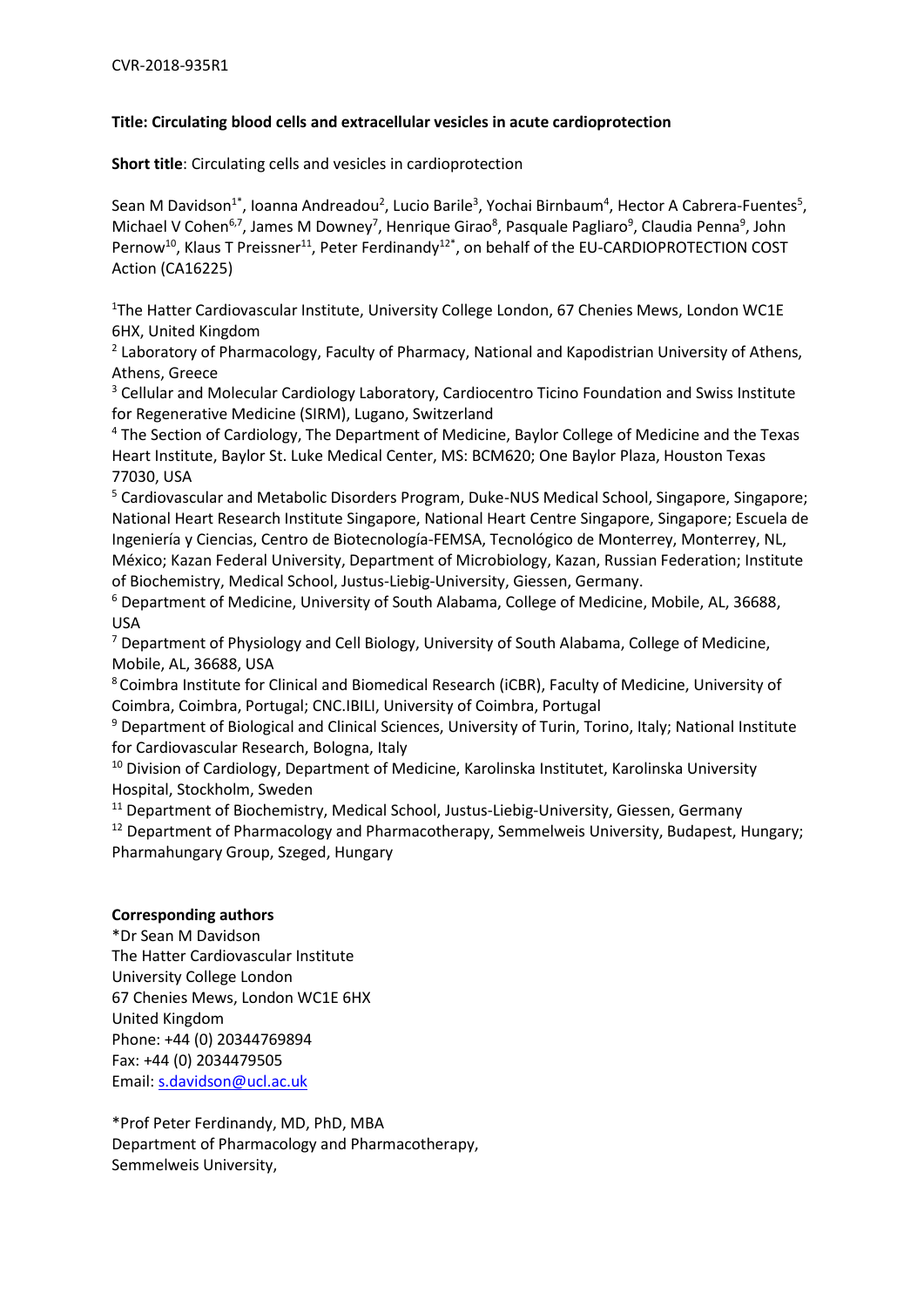Nagyvárad tér 4, Budapest, 1089 Hungary Phone: +36 1 210 4416Fax: +36 1 210 4416 Email: [peter.ferdinandy@pharmahungary.com](mailto:peter.ferdinandy@pharmahungary.com)

**Manuscript category**: Review for Spotlight issue on non-cardiomyocyte cardioprotection **Word count**: 9,690 excluding cover page **Number of figures**: 3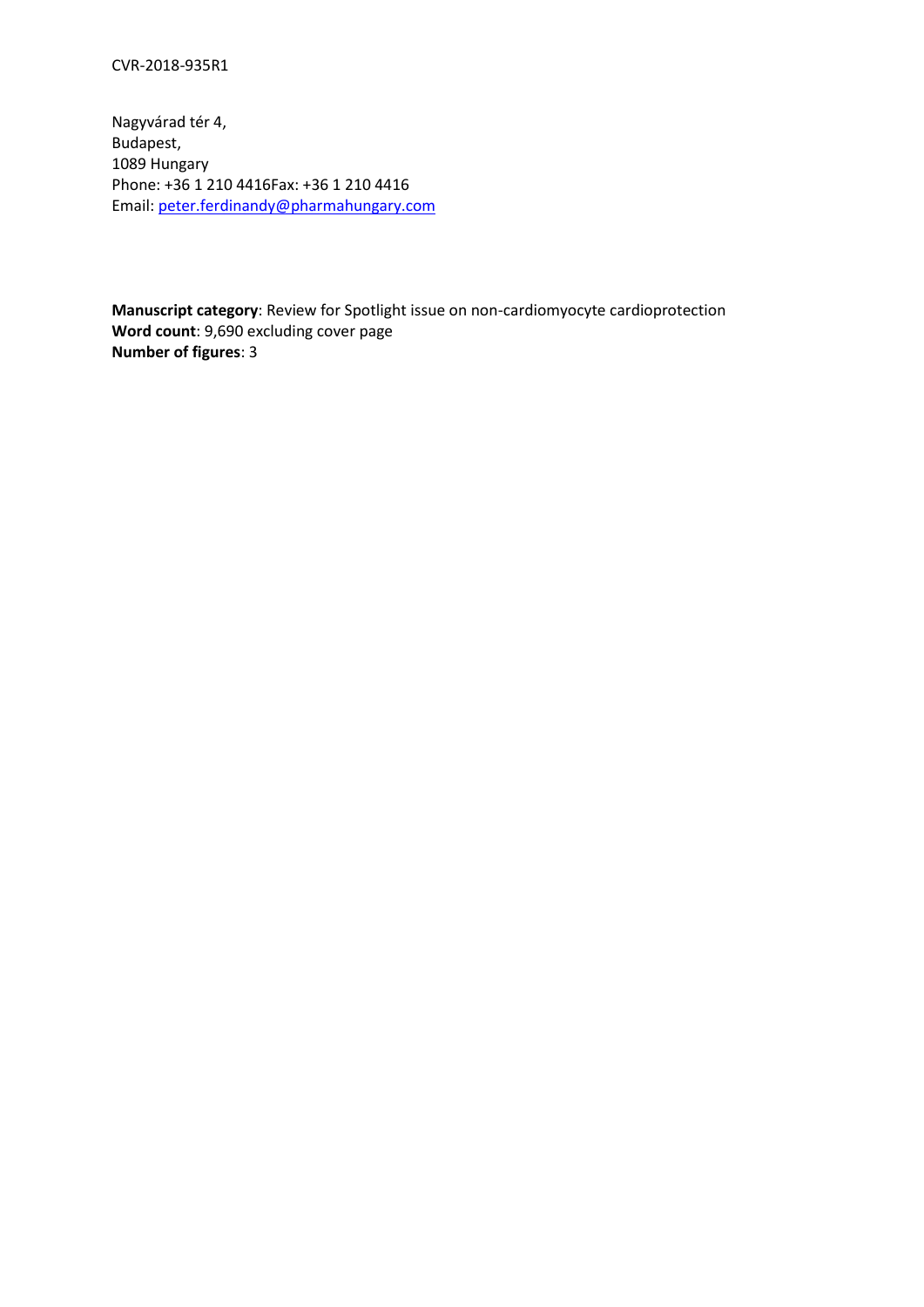### Abstract

During an ST-elevation myocardial infarction (STEMI), the myocardium undergoes a prolonged period of ischaemia. Reperfusion therapy is essential to minimize cardiac injury but can paradoxically cause further damage. Experimental procedures to limit ischaemia and reperfusion (IR) injury have tended to focus on the cardiomyocytes since they are crucial for cardiac function. However, there is increasing evidence that non-cardiomyocyte resident cells in the heart (as discussed in a separate review in this Spotlight series) as well as circulating cells and factors play important roles in this pathology. For example, erythrocytes, in addition to their main oxygen-ferrying role, can protect the heart from IR injury via the export of nitric oxide bioactivity. Platelets are well-known to be involved in haemostasis and thrombosis, but beyond these roles, they secrete numerous factors including sphingosine-1 phosphate (S1P), platelet activating factor (PAF) and cytokines that can all strongly influence the development of IR injury. This is particularly relevant given that most STEMI patients receive at least one type of platelet inhibitor. Moreover, there are large numbers of circulating vesicles in the blood, including microvesicles and exosomes, which can exert both beneficial and detrimental effects on IR injury. Some of these effects are mediated by the transfer of miRNA to the heart. Synthetic miRNA molecules may offer an alternative approach to limiting the response to IR injury. We discuss these and other circulating factors, focussing on potential therapeutic targets relevant to IR injury. Given the prevalence of co-morbidities such as diabetes in the target patient population, their influence will also be discussed. This article is part of a Cardiovascular Research Spotlight Issue entitled 'Cardioprotection Beyond the Cardiomyocyte', and emerged as part of the discussions of the European Union (EU)-CARDIOPROTECTION Cooperation in Science and Technology (COST) Action, CA16225.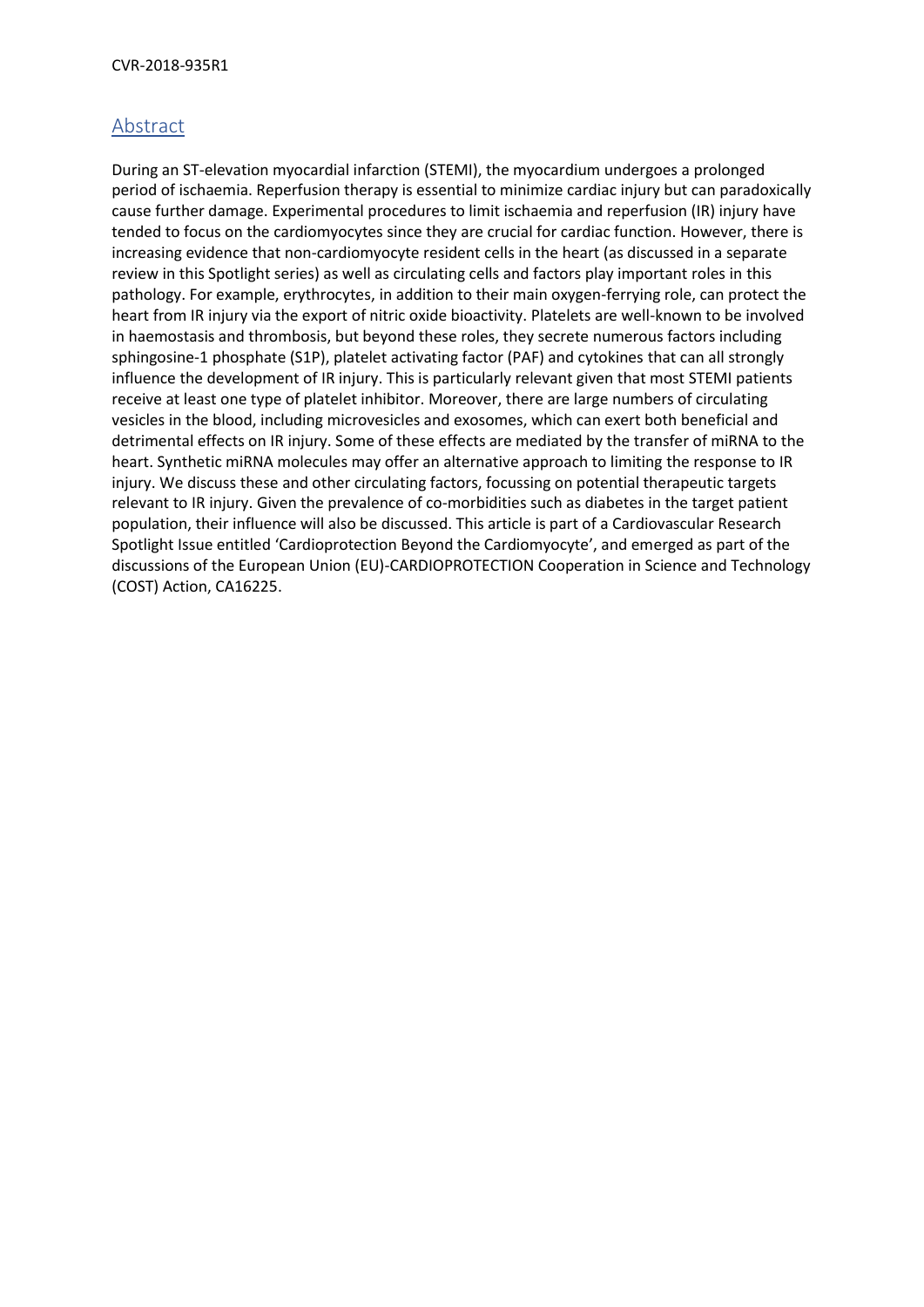## 1. Introduction

During an ST-elevation myocardial infarction (STEMI) the myocardium undergoes a prolonged period of ischaemia. Reperfusion therapy is essential to minimize cardiac injury but can paradoxically cause further damage.<sup>1</sup> Experimental procedures to limit ischaemia and reperfusion (IR) injury have been developed. $1-3$  These strategies include ischaemic conditioning applied before ischaemia (preconditioning or IPC), after ischaemia (postconditioning or IPost) or to a distal organ or limb (remote conditioning, RIC). In addition, numerous pharmacological strategies activate either the PI3K/AKT (Reperfusion Injury Salvage Kinase, RISK), JAK/STAT (survivor activating factor enhancement or SAFE), or cGMP/PKG signalling pathways. These pathways have various effects on cardiomyocytes, but inhibition of the mitochondrial permeability transition pore (MPTP) has been described as a common end effector.<sup>1</sup> Furthermore, the mechanism of cardioprotection may also involve global changes in cardiac gene expression. $4,5$ 

Unfortunately, despite success in limiting IR injury in experimental animal models, the above approaches have not translated well to the clinical setting.<sup>1, 6</sup> Possible reasons for this have been extensively discussed.<sup>1, 2, 6, 7</sup> One reason is likely to be the prevalence of co-morbidities such as dyslipidaemia, diabetes and age in the STEMI patient population, which can impede cardioprotective strategies.<sup>8</sup> Another reason is that many patients are already taking drugs (e.g.: statins) or are administered drugs (e.g.: platelet P2Y<sub>12</sub> inhibitors) that are known to influence cardioprotection.<sup>8</sup> It may also be relevant that, because of their crucial role in cardiac function, most cardioprotection studies have focussed on protecting the cardiomyocytes. However, increasing evidence suggests that solely targeting cardiomyocytes may be insufficient to protect the heart in the complex scenario of STEMI, and a multi-target approach may be necessary.<sup>9</sup> In this regard, it may also be important to consider the roles played by innate immunity and inflammation, and the nervous system in addition to non-cardiomyocyte cells resident in the heart - topics which are discussed in a separate review in this Spotlight series.(**references to be added in proof**) Here, we address the importance of circulating blood cells and factors in IR injury and cardioprotection. We examine the role played by platelets, erythrocytes, as well as the extracellular vesicles (EVs) they release into the blood. While thrombosis is clearly a fundamental cause of coronary occlusion and myocardial ischaemia, factors targeting the thrombus and clotting factors may exert cardioprotective effects independent of occlusion. Furthermore, non-vesicular RNA may be an important cardioprotective approach. Lymphocytes play a complex role in IR injury. Circulating B- and T-lymphocytes are recruited to the injured myocardium in the days following infarction, and contribute to healing after AMI, but there is also some evidence that T cells contribute to acute myocardial IR injury. The role of lymphocytes and other immune cells is discussed in detail in an accompanying review in this series.(**reference to be added in proof**)

While there are certainly roles for circulating cells and factors in the longer time-scale of response to IR including inflammation and ventricular remodelling, we focus on their role in initial myocardial injury following acute IR injury.

## 2. Platelets

Platelets are small, anucleate cell fragments whose primary function is to initiate haemostasis in response to small vessel injury. However, they are emerging as important factors in the regulation of vascular homeostasis in many organs, including the heart. When activated, platelets can initiate haemostasis to prevent bleeding and eventually propagate a thrombus. STEMI is the consequence of coronary occlusion by thrombosis following plaque rupture. The latter promotes platelet adhesion and aggregation and thereby contributes to the blood clotting process. Platelets release various factors that may influence the heart during IR including cytokines, microRNAs (miRNAs), chemerin,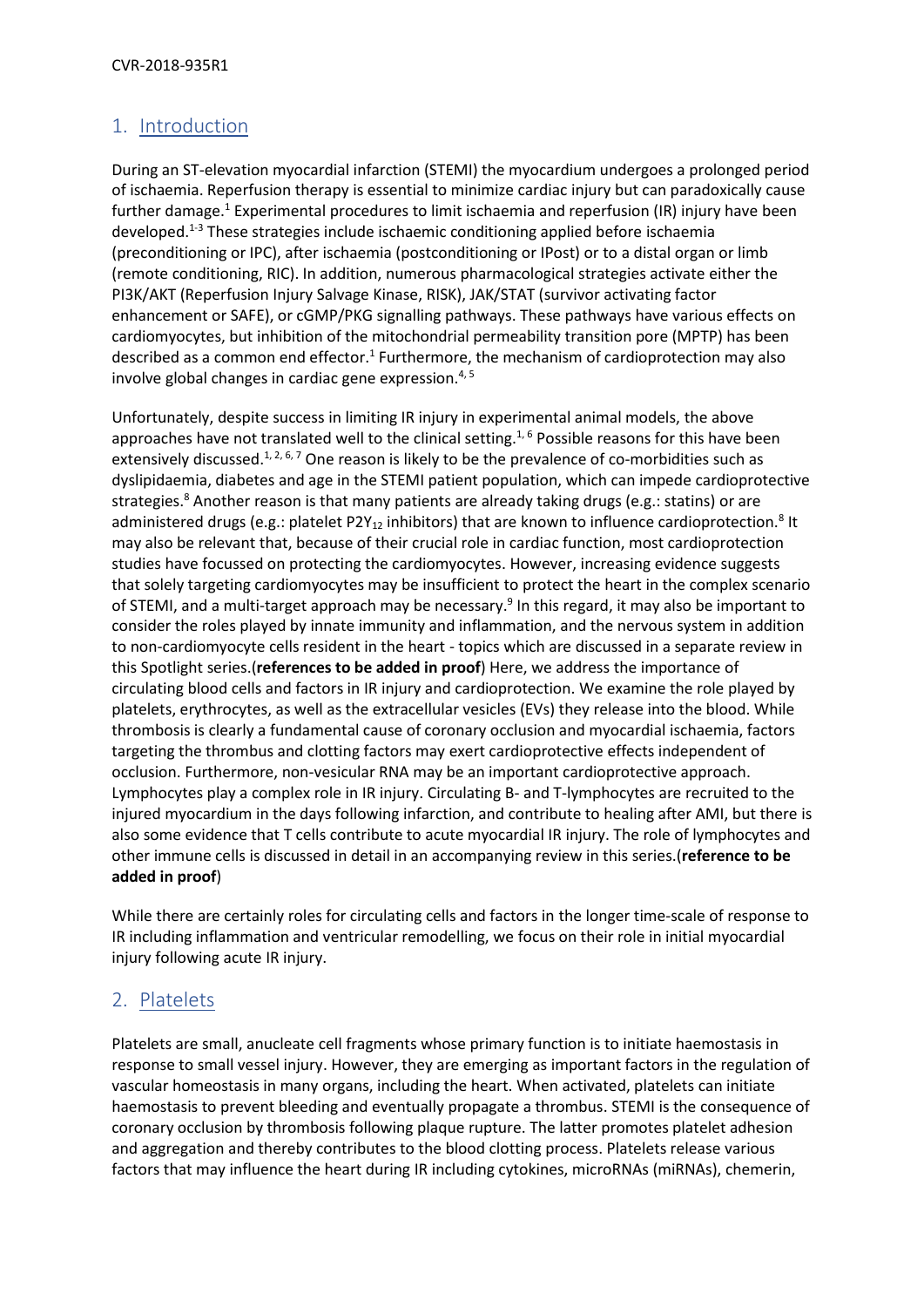sphingosine-1-phosphate (S1P), and platelet-activating factor (**Figure 1**), thereby affecting the nonthrombogenic properties of the vascular endothelium and disturbing cardiomyocyte functions.

Activated platelets release a variety of factors that can affect IR injury. Some of these are vasoactive, as discussed further in an accompanying review.(**reference to be added in proof**) Other factors may act directly on cardiomyocytes and worsen their response to IR. For example, activated platelets release chemerin, an adipokine involved in inflammation, obesity, insulin resistance and metabolic syndrome.<sup>10</sup> Acting through chemokine-like receptor1 (CMKLR1 or ChemR23), it reduces AKT phosphorylation, activates caspase-9, and induces apoptosis in murine cardiomyocytes, which suggests it could also increase cardiac IR injury. $^{11}$ 

Platelets also release numerous factors which may activate cardioprotective RISK and SAFE pathways. For example, they are a major source of CXCL12 (stromal cell derived factor -1α, SDF-1α), which is released upon activation and can reduce IR injury in rodent and human myocardium, in addition to promoting longer time-scale repair mechanisms.<sup>12, 13</sup>

Platelet-derived S1P appears to make an important contribution to protection from IR injury. Platelets contain sphingosine kinase, which can transform membrane sphingosine into S1P for storage and release.<sup>14</sup> S1P can have both pro- and anti-aggregatory effects via G-protein coupled receptors (GPCRs) on platelets.<sup>14</sup> Importantly, S1P can also directly induce myocardial protection, apparently via S1P<sub>1</sub>, S1P<sub>2</sub> and S1P<sub>3</sub> receptors in cardiomyocytes, leading to activation of the RISK and SAFE pathways.15-18 It has also been reported that PAK1/AKT/NOS3 signalling may mediate cardioprotection by S1P.<sup>18, 19</sup> Mice lacking both S1P<sub>2</sub> and S1P<sub>3</sub> receptors have 50% smaller infarcts after IR,<sup>18</sup> but it is not clear which cell type mediates this effect. Nevertheless, studies demonstrate that S1P is a pivotal mediator of cardioprotection and can trigger IPC and IPost. Indeed, S1P mediates powerful cardioprotection in isolated mouse hearts. 20, 21

Diabetes can increase platelet hyperactivity and oxidative stress leading to cardiovascular complications.<sup>22</sup> These alterations may, at least in part, be responsible for the reduced ability to induce cardioprotection in models of uncontrolled diabetes.<sup>8</sup> Pre-treatment of isolated rat hearts with platelets from healthy subjects was protective against IR injury, whereas platelets from diabetic subjects were not, possibly due to altered release of S1P.<sup>23</sup>

Cardioprotective strategies such as IPC and IPost can induce the release of S1P.<sup>21, 24</sup> Whether these manoeuvres affect S1P release from platelets is not clear. Nevertheless, P2Y<sub>12</sub> inhibitors induce a conditioning-like cardioprotection that requires both platelets and S1P.<sup>25-27</sup> Platelets collected from patients with ACS increased injury when perfused through isolated rat hearts, and this cytotoxicity was blocked by P2Y<sub>12</sub> inhibitors.<sup>28</sup> However, prevention of platelet aggregation alone is not protective in vivo, since infarct size is unaltered in thrombocytopenic rats that remain untreated.<sup>27</sup> All P2Y<sub>12</sub> antagonists tested to date have been found to be cardioprotective in animals, and neither IPC nor IPost can add protection to that induced by the anti-platelet drugs.<sup>25, 29</sup> Since virtually all PCIpatients are treated with P2Y<sub>12</sub> inhibitors, it is important that future cardioprotective interventions are tested in an animal model receiving a P2Y $_{12}$  antagonist. The failure to clinically translate IPostmimetics, which had appeared so protective in animal studies<sup>25, 29</sup> has led to the mistaken assumption that animal hearts are not appropriate models of human hearts. But even in animal studies, IPost was unable to confer further infarct size reduction in an animal concomitantly treated with a P2Y<sub>12</sub> antagonist.<sup>25</sup> It would therefore appear that in the presence of a P2Y<sub>12</sub> antagonist, further cardioprotection can be achieved only if the intervention has a different mechanism of protection from the platelet inhibitor.<sup>15, 25, 29, 30</sup> This approach should pave the way to translation of cardioprotective protocols into successful clinical treatments.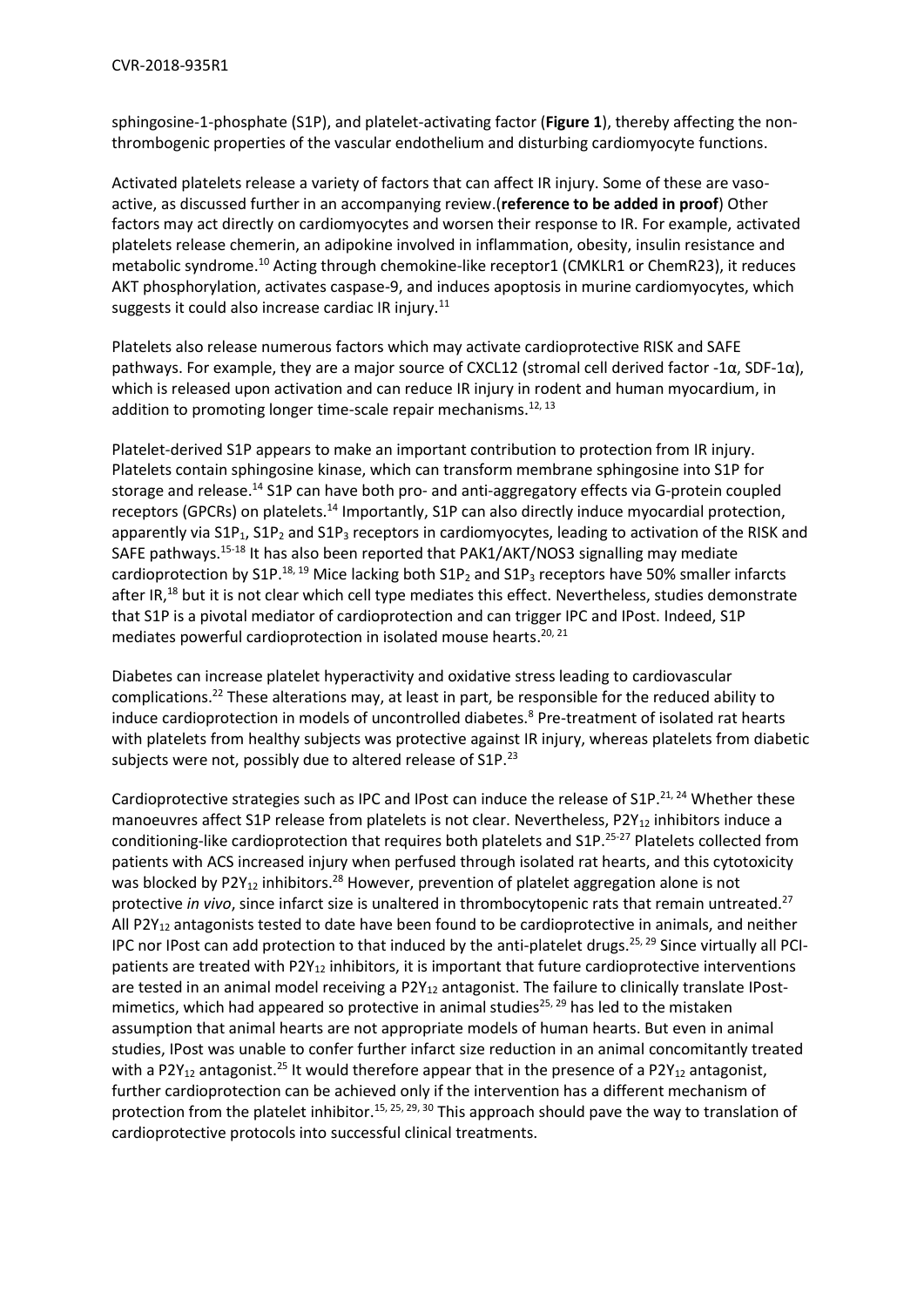The phosphoglyceride Platelet Activating Factor (PAF) is produced and released by platelets, endothelial cells and leukocytes.<sup>31</sup> PAF acts as an autocrine/paracrine mediator on various cell types including cardiomyocytes, endothelial cells, smooth muscle cells, and platelets.<sup>31</sup> PAF has a dual role in IR<sup>31</sup>. IR causes the release of high quantities of PAF (1-10 nmol/L) with direct and indirect negative effects on coronary and cardiac functions, including a strong arrhythmogenic effect.<sup>31</sup> At very low concentrations (pM), PAF has a cardioprotective effect similar that that elicited by IPC.<sup>31-33</sup> Cardioprotection by PAF involves activation of the RISK kinase pathway, including PKC, AKT, and NOS.<sup>32</sup> Interestingly, a PAF-receptor antagonist impairs the infarct-sparing effect of both IPC and PAF.<sup>32</sup>

Although PAF or other endogenous factors within platelets may participate in triggering IPC-induced cardioprotection, they appear not to be required for cardioprotection by IPC, since thrombocytopenia did not abolish cardioprotection by IPC. <sup>15</sup> However, platelets might still affect infarction in patients with coronary artery disease or co-morbidities such as diabetes where platelets may be activated. Thus, platelets not only affect haemostasis and thrombosis, but platelet-derived products including EVs can have a profound effect on infarct size and cardioprotection.

## 3. Erythrocytes

It is well-known that erythrocytes are involved in the regulation of the cardiovascular system via mechanisms that include their interaction with the endothelium.34-36 These mechanisms include the export of NO-like bioactivity and ATP that exert important cardiovascular effects. Additionally, erythropoietin (EPO), a kidney-derived cytokine that has the ability to increase red blood cell mass, can protect cardiomyocytes from apoptotic cell death through NOS3-derived NO production.<sup>37</sup> In the setting of IR, erythrocytes were originally suggested to protect the isolated rat heart from IR injury via a NOS-dependent mechanism.<sup>38</sup> This was supported by the observation that mice with blood cells lacking NOS3 had lower circulating nitrite and developed larger infarcts following IR than control mice, supporting a role of erythrocyte NOS3 under *in vivo* conditions. 37, 39 It was subsequently shown that export of NOS3-derived NO bioactivity from erythrocytes induced cardioprotection in the isolated heart.<sup>40</sup> This effect was tightly controlled by the enzyme arginase which is known to reciprocally regulate NO formation by competing with NOS3 for the substrate L-arginine. Consequently, inhibition of erythrocyte arginase induces cardioprotection via a mechanism that is entirely dependent on erythrocyte NOS3 (**Figure 2**). 40

Interestingly, arginase is upregulated in erythrocytes in type 2 diabetes - an important co-morbidity in patients with STEMI.<sup>41,42</sup> Accordingly, it was recently demonstrated that erythrocytes from both mice and patients with type 2 diabetes markedly impair recovery of cardiac systolic function, increase left ventricular end-diastolic pressure and increase infarct size following IR in comparison with erythrocytes from control mice or healthy humans.<sup>42</sup> The underlying mechanism behind this effect was increased arginase activity in erythrocytes which led to a decrease in NO production. It further resulted in increased reactive oxygen species (ROS) production due to uncoupling of NOS3 and increased expression of NADPH oxidase (NOX2) in erythrocytes. <sup>43</sup> The ROS species hydrogen peroxide produced by erythrocytes activates endothelial cell arginase and NOX1 which results in endothelial oxidative stress and impaired endothelium-dependent relaxation.<sup>43</sup> Thus, available data suggest that erythrocytes are prominently involved in events occurring during IR by export of NO bioactivity under strict control of erythrocyte arginase. Furthermore, erythrocytes are important targets for cardioprotective therapies including arginase and ROS inhibition. In addition, erythrocyte NOS/NO bioactivity has been suggested to be associated with RIC via increased erythrocyte deformability.<sup>44</sup> Finally, erythrocyte dysfunction characterized by increased arginase activity and ROS production leading to endothelial dysfunction aggravates IR injury and increases infarct size in type 2 diabetes. <sup>42</sup> Therefore, erythrocytes represent an important potential target for cardioprotection.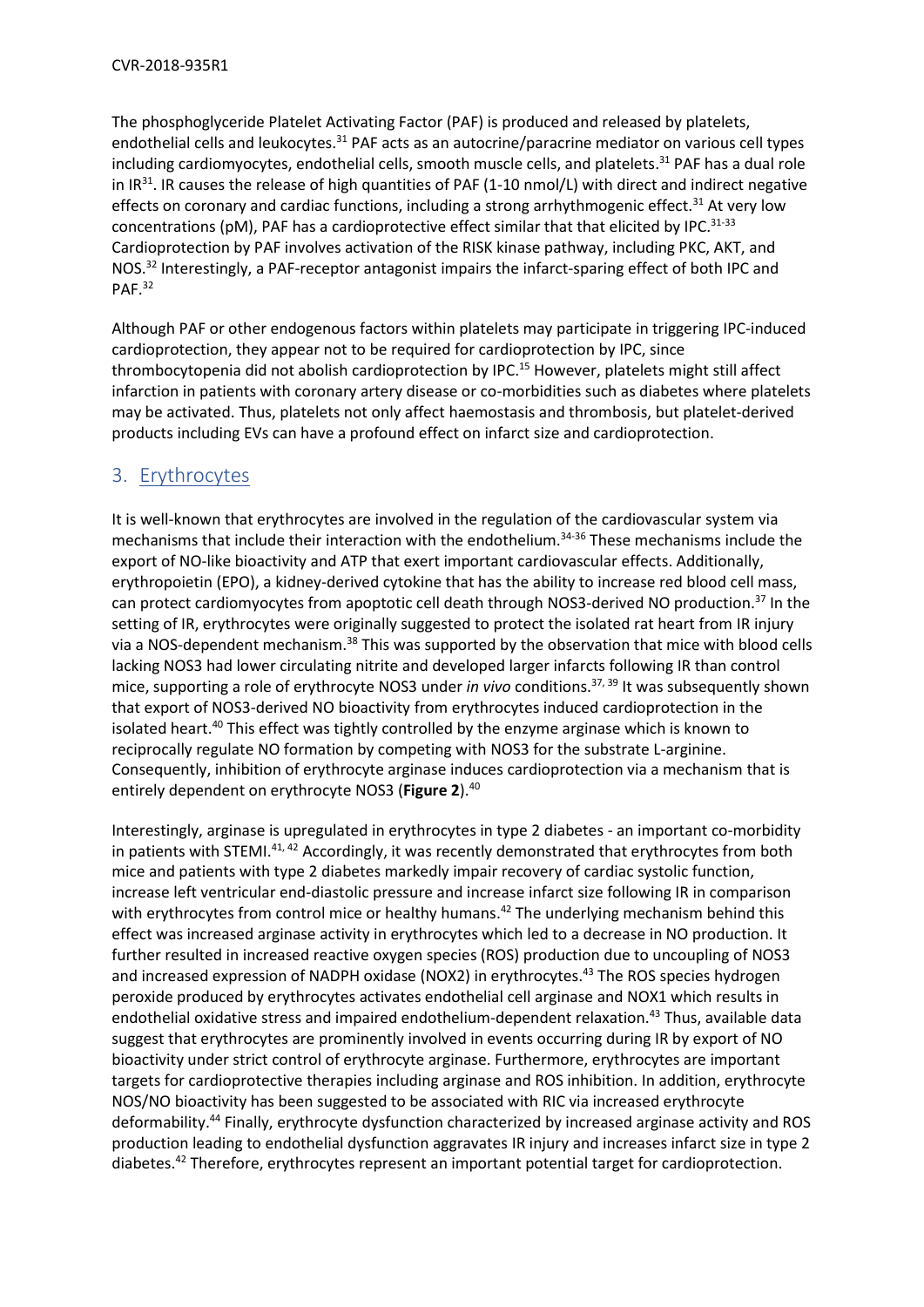# 4. Extracellular vesicles and circulating miRNA

In addition to circulating cells, blood contains large numbers of EVs.<sup>45-48</sup> Most of these EVs originate from platelets and erythrocytes, but they are also produced by other circulating cells such as leukocytes, and by vascular cells particularly the endothelium. Historically, the cardiovascular field has focussed on the population of larger EVs, called microvesicles (MVs), in part because they are relatively easy to study using methods such as flow cytometry. Over the past few years, there has been increasing interest in the smaller type of EVs called exosomes, particularly because of their apparent signalling role.<sup>45-48</sup> As we discuss these different types of EVs below, it is important to be aware that results can be highly dependent on the isolation and purification methods used, and that the purity and specific fractions of exosomes achieved using commonly used isolation methods can be quite variable.<sup>46, 48, 49</sup> Furthermore, while EVs certainly contain miRNA, miRNA is also found in the blood complexed to lipoproteins and Argonaute proteins, and the relative importance of these different vehicles for the transfer of miRNA is highly debated.

#### i. Exosomes

Exosomes are nano-sized (50-150 nm diameter) lipid bilayer vesicles released from cells when multivesicular bodies fuse with the plasma membrane.<sup>46, 48</sup> Exosomes are secreted by all cell types and act as universal propagators of intercellular communication. Since high concentrations of exosomes are found in the blood ( $^{\sim}10^{10}$  per ml<sup>50</sup>), they have been hypothesized to mediate the transmission of the cardioprotective signal of RIC.<sup>51</sup> Indeed, RIC was shown to increase the concentration of exosomes in the blood, $50$  and in 2014, the first evidence that cardioprotection by RIC might be transmitted by EVs, most likely exosomes, was obtained.<sup>52</sup> In this study, pre-treatment with exosomes from conditioned donor hearts attenuated infarct size in non-preconditioned recipient hearts undergoing  $IR^{52}$  Recently it has been shown that exosomes derived from the plasma of rats subjected to RIC play a role in reducing oxidative stress-mediated injury.<sup>53</sup>

Platelets are a major source of circulating EVs, releasing both exosomes and microvesicles.<sup>48, 54</sup> Platelet EVs are also present in atherosclerotic plaques.<sup>55</sup> Several stimuli can augment the release of EVs, including physical-chemical stresses and pro-apoptotic stimuli. Platelet exosomes appear to have an anti-thrombotic effect.<sup>45</sup> Platelet-derived EVs can transfer RNAs to recipient cells and influence their activity.<sup>45, 56</sup> While studies suggest an important role for platelet-derived miRNAs in haemostasis, thrombosis, and unstable coronary syndromes,<sup>56</sup> it is less clear whether miRNA, either from platelets or EVs, could act rapidly enough to influence acute infarct formation after IR.

Exosomes are increasingly being exploited for their therapeutic cardioprotective role in progenitor/stem cell-based therapy.<sup>46</sup> Molecules and EVs secreted by progenitor cells appear to create a reparative and regenerative milieu in the tissue microenvironment, which may be more important than the differentiation potential of the cells themselves. Exosomes purified from culture medium conditioned by resident cardiac progenitor cells (Exo-CPC), but not exosomes released from normal dermal fibroblasts, are cardioprotective and proangiogenic *in vivo*. 57, 58 Exo-CPC injected into the infarct border zone reduced scar size, increased viable mass and vessel density, and improved global heart function after MI in mice.<sup>57, 58</sup> Not only CPC-derived exosomes can induce a cardioprotective signal, since differences are observed when comparing CPC with exosomes from patient-matched, bone-marrow derived, mesenchymal stem cell (BMC). Although Exo-BMC provide some cardioprotection after acute MI, they are not as effective as Exo-CPC.<sup>59</sup>

The exact mechanism by which exosomes protect cardiomyocytes from IR injury has yet to be elucidated but it may involve the exosome's cargo of mRNA, short non-coding RNA (miRNAs, Y-RNA) and/or proteins.<sup>57, 58, 60</sup> Given their abundance and specific expression within tissue-specific exosomes, miRNAs appear to be an important component, although there are some aspects that are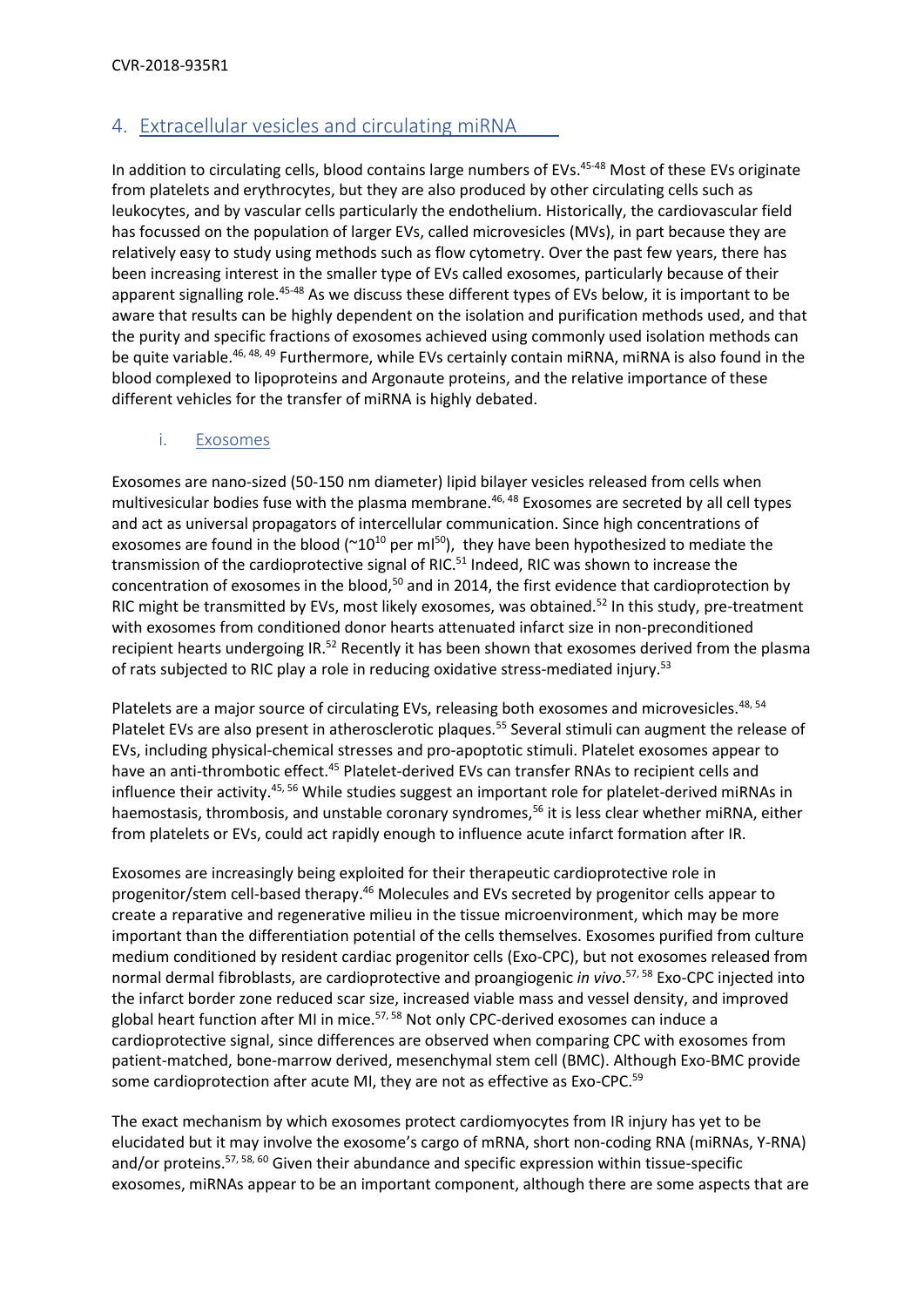not yet clear, including how transferred miRNAs are incorporated into an endogenous RISC complex and mediate their effect in competition with large amounts of host miRNA.<sup>61</sup> The most highly enriched miRNAs in Exo-CPC include miR-146a-3p, miR-132 and miR-210.<sup>57, 58</sup> Gain and loss-offunction studies revealed antiapoptotic and proangiogenic properties of these miRNAs. Plasma exosomes induced by RIC transfer miR-24 and decrease oxidative stress-mediated apoptosis into cardiomyocytes by downregulating expression of the pro-apoptotic protein Bim.<sup>53</sup>

CPC cultured as 3-D cardiospheres (CDC) release exosomes that contain many short RNAs that are unique to CDCs compared to fibroblast-derived exosomes.<sup>60</sup> The most abundant RNA species found in CDC-exosomes is a Y RNA fragment (EV-YF1). $^{60}$  Its relative abundance in CDC-exosomes correlates with an indirect *in vivo* reduction of cardiomyocyte apoptosis, by increasing expression of the known cardioprotective cytokine interleukin 10 (IL-10) into macrophages within the ischaemic area. $^{60}$  CDCsexosomes reduced infarct size 48 h after reperfusion when injected in rats subjected to 45 min coronary artery occlusion.<sup>62</sup> In this case, cardioprotection was mediated by miR-181b, as demonstrated by the loss of cardioprotection caused by miR-181b antagomir and by the fact that inert exosomes from fibroblasts, after enrichment with miR-181b, were able to reduce infarct size.<sup>62</sup> Cardioprotection was found to be related to the expression of the pro-inflammatory genes *NOS2* and *TNF*, protein kinase C δ (PKCδ), and increased macrophage polarization.<sup>62</sup>

The protein cargo of plasma-derived exosomes includes heat-shock protein 70 (HSP70), which plays a crucial role in pro-survival effects of circulating exosomes when used in *ex vivo*, *in vivo*, and *in vitro* settings of IR.<sup>50</sup> Extracellular exosome-mediated signal activates ERK1/2 in cardiomyocytes, which trigger toll-like receptor (TLR4) leading to phosphorylation of the cardioprotective protein HSP27.<sup>50</sup> When any of these proteins are selectively blocked, or HSP70 is absent from the surface of exosomes, the cardioprotective signal is not propagated.<sup>50</sup> Diabetes impairs the cardioprotective activity of exosomes.<sup>63</sup> However, exosomes from non-diabetic rats retained the ability to protect cardiomyocytes from diabetic rats, indicating that exosome therapy can still be effective despite the hyperglycaemic environment found in diabetic patients.<sup>63</sup> Among the most highly expressed protein on Exo-CPC is pregnancy-associated plasma protein-A (PAPP-A), a protease that releases active insulin growth factor 1 (IGF-1), a key cardioprotective agent. PAPP-A appears to be required for Exo-CPC to improve functional recovery after permanent coronary artery occlusion.<sup>59</sup>

Small animal studies suggest that exosomes could revolutionize medicine due to their potent effects on cell behaviour including cardioprotection. However, there is a long route to the final goal of clinical benefits in patients using exosome-based therapeutics. <sup>48</sup> Little is known about what is the most active fraction of collected samples for exosome studies. Improved techniques for the isolation of defined size-ranges of exosome populations are needed. <sup>48</sup> It will also be important to develop methods to target exosomes to the heart to limit their potential side effects on other tissues. Finally, although some research groups have recently begun to approach the technical challenge of isolating GMP (good laboratory procedures)-grade exosomes,<sup>64</sup> several technical and regulatory aspects will need to be overcome to enable the large-scale production of exosomes. <sup>48</sup> Furthermore, pre-clinical large animals studies will be necessary before exosomes can be considered as a realistic therapeutic approach for cardioprotection.

### ii. Microvesicles

Microvesicles (MVs), also known as microparticles or ectosomes, are a heterogeneous population of EVs formed by outward budding and/or shedding of the plasma membrane. This process can occur in several cell types, including endothelial cells, erythrocytes, leucocytes, platelets and cardiomyocytes.<sup>45, 48</sup> MVs are also heterogeneous in their size and molecular composition.<sup>45, 48</sup> Although initially considered plasma membrane fragments emanating from platelets as part of the coagulation process,<sup>65</sup> it is now established that MVs are important players in intercellular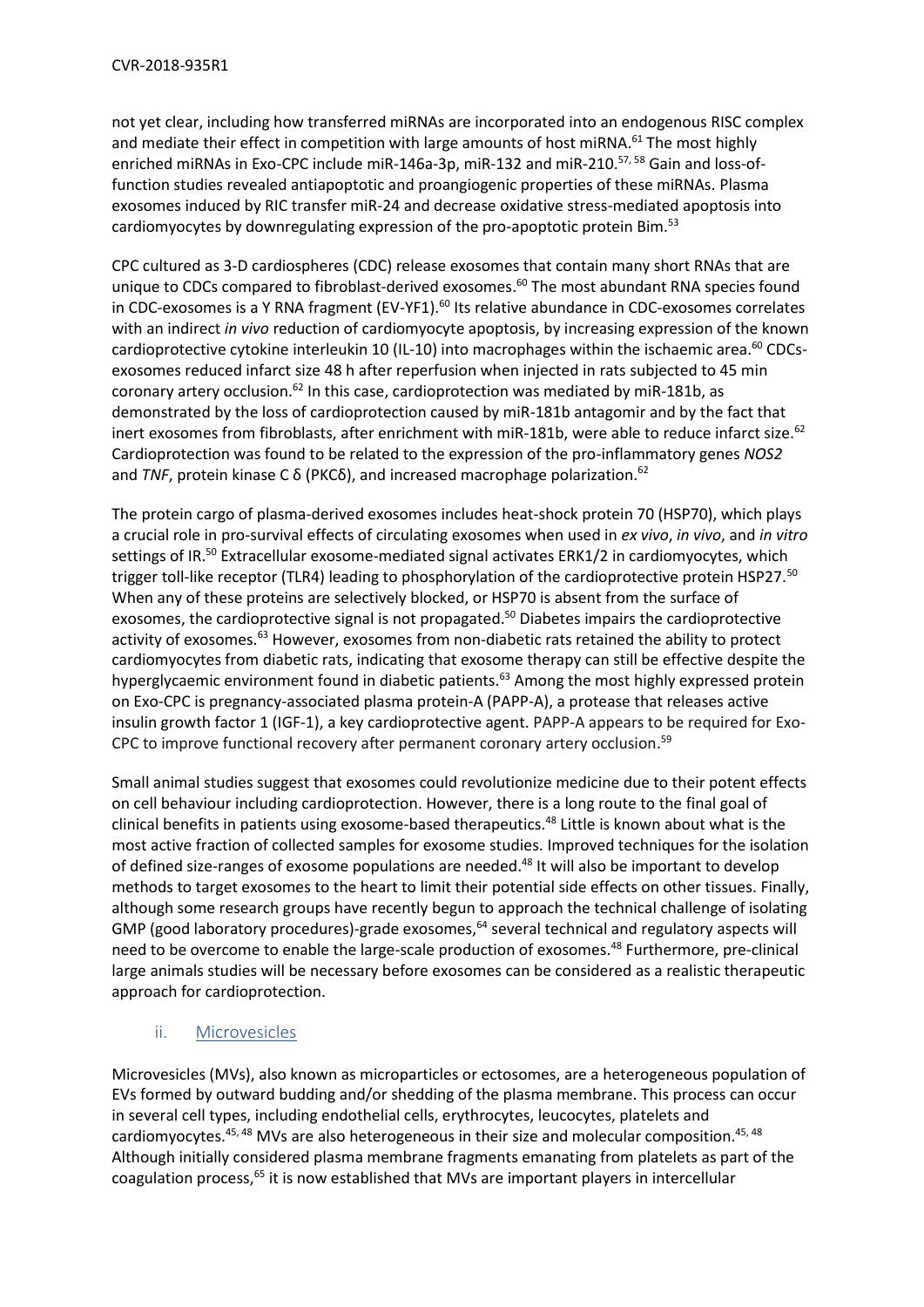communication, since they can convey proteins, lipids, nucleic acids and other molecules with biological activity such as cytokines, hormones and coagulation factors between distant cells.<sup>66</sup> Circulating MVs have been implicated in several physiological functions such as the coagulation process, reticulocyte maturation, angiogenesis, tissue repair and inflammation.46, 48, 66 The concentration of MVs in the plasma is estimated to be  $\sim$ 2-4 x 10<sup>8</sup> per ml.<sup>66</sup> In healthy subjects, the majority are of platelet origin as indicated by the presence of CD41, while the remaining MVs derive from granulocytes, ECs, erythrocytes and monocytes. <sup>66</sup> In contrast to the beneficial effects of platelet exosomes, noted above, platelet microvesicles can promote interactions between platelets, endothelial cells, and monocytes favouring atherogenesis.<sup>45, 47, 66, 67</sup> Since microvesicles contain procoagulant platelet membrane components, they can potentiate the coagulation response.<sup>45</sup>

The number of circulating MVs increases in patients with heart failure and vascular inflammation, most likely due to platelet activation.<sup>45, 48</sup> Moreover, the number of circulating procoagulant MVs is elevated in patients with acute coronary syndrome and chronic ischemic heart disease.<sup>48</sup> Endothelial-derived MVs can increase in heart failure, hypertension, coronary artery disease and carotid artery disease, possibly due to endothelial injury and dysfunction.<sup>68</sup>

In addition to their importance as biomarkers, MVs elicit biological responses in recipient cells which may depend on the cell-type and of origin as well as its physiological status. <sup>48</sup> For example, plateletderived MVs injected into the myocardium induced angiogenesis and stimulated post-ischaemic revascularization in a rat model of MI.<sup>69</sup> IPC increased the number of circulating MVs derived from platelets, endothelial cells and erythrocytes, and administration of these MVs significantly alleviated damage to the myocardium and restored cardiac function after IR injury by inhibiting endoplasmic reticulum stress.<sup>70</sup> MVs from mesenchymal stem cells overexpressing GATA-4 were found to be cardioprotective, and this was attributed to an increase in miR-221 levels in the MVs, which were taken up by cardiomyocytes and silenced the pro-apoptotic protein PUMA.<sup>71</sup>

On the other hand, IR may cause the release of MVs that are more damaging. MVs released from endothelial cells after IR were pro-apoptotic and pro-oxidative to cardiomyocytes.<sup>72</sup> Furthermore, MVs originating from cardiomyocytes and endothelial cells following acute MI can also be internalized by infiltrating monocytes and regulate local inflammatory responses.<sup>73</sup>

### iii. Non-vesicular non-coding RNAs

The majority (98%) of RNA molecules in the body are noncoding RNA molecules.<sup>74,75</sup> These include ribosomal RNA, transfer RNA, microRNAs (miRNAs), long noncoding RNAs (lncRNAs) and circular RNAs (circRNAs).<sup>74</sup> miRNAs are single-stranded RNA molecules, 21-23 nucleotides in length that affect gene expression by binding to particular mRNAs and promote their degradation or inhibiting their translation into proteins. LncRNAs and circRNAs regulate the expression of genes via a complex array of epigenetic, post-transcriptional and translational modes. The effects of miRNAs are sequence-specific, but each miRNA can affect numerous mRNA molecules and each mRNA can be affected by numerous miRNAs. Since noncoding RNA molecules are involved in "fine tuning" of the expression of proteins in numerous signalling processes in the body, there is great interest in developing approaches to administer them systemically as therapeutic agents.

The miR-15 family was reported to be detrimental in IR.<sup>76</sup> In this study, a locked nucleic acidmodified (LNA)–anti-miR complementary to the seed region of the miR-15 family (LNA-miR-15), administered intravenously at the onset of reperfusion, limited infarct size in mice subjected to 75 min ischaemia followed by 24 h reperfusion.<sup>76</sup> Targeting miR-15 also prevented the decrease in Pdk4 (a key regulator of mitochondrial function) and Sgk1 (an inhibitor of cardiomyocyte apoptosis).<sup>76</sup>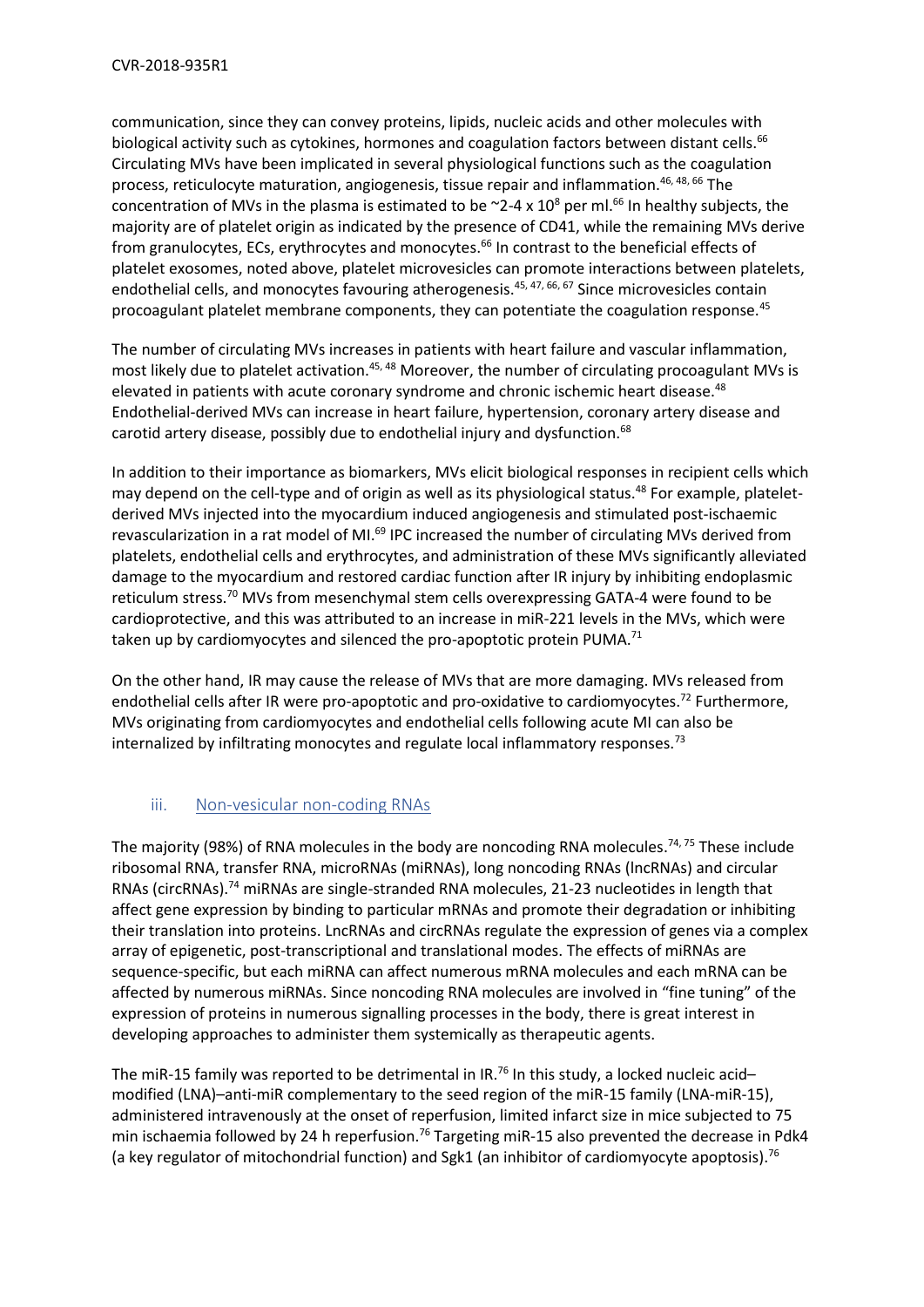In pigs subject to 60 min ischaemia followed by reperfusion, administration of LNA-miR-92a 5 min prior to reperfusion reduced infarct size and left ventricular function improved.<sup>77</sup> However, a benefit was only seen after catheter-based delivery, and not by intravenous infusion. LNA-92a also increased capillary density and decreased leukocyte infiltration and cardiomyocyte cell death.<sup>77</sup>

In rabbits, intravenous administration of liposomal-encapsulated miR-145 immediately after reperfusion (following 30 min coronary artery occlusion) reduced myocardial infarct size and improved left ventricular function two weeks after infarction. <sup>78</sup> The target of miR-145 was found to be fibroblast growth factor receptor substrate 2, and its effect was at least partially mediated by the activation of autophagy.<sup>78</sup>

Following physical or pharmacological interventions, changes in the expression of certain noncoding RNAs might be expected to reveal those that represent the most promising targets. Several studies have explored which noncoding RNAs are affected by IR or interventions such as IPC and IPost and have tested whether these noncoding RNAs have protective effects in experimental models.<sup>4</sup>

Using unbiased miRNA omics approach, several miRNAs were identified that affected by IPC and IPost and termed these miRNAs protectomiRs. Transfection of protectomiRs (specific miRNA mimics or antagomirs as appropriate) into cardiac myocytes validated their cardiocytoprotective efficacy. In particular, a miR-125b\* mimic was shown to be of high relevance for cardioprotection.<sup>79, 80</sup> As expected, the concentration of numerous noncoding RNA molecules is altered by ischaemia, IR, conditioning stimuli and medications. Several group have shown that by offsetting these changes with specific agonists or antagonist, the protective effects of various interventions are lost. For example, inhibiting miR-499 abolishes the protective effect of post-conditioning,<sup>81</sup> the protective effect of pioglitazone *in vitro* against simulated IR is dependent on downregulating miR-29 levels. Hence, 3-day pre-treatment with antagomirs against miR-29a or 29c attenuated apoptosis and limited infarct size in an *in vivo* rat model of 30 min ischaemia/24 h reperfusion. 82

Another example of a cardioprotective miRNA is miR-21. In an isolated heart model, infarct size was smaller when mice had been pre-treated 24 h previously with synthetic miR-21.83 However, miR-21 also appears to contribute to remodelling and fibrosis in the failing heart.<sup>84</sup>

Although this review focusses primarily on studies in which noncoding RNAs or their antagonists was administered around the time of reperfusion because of their relevance to patients with STEMI, it should be noted that benefit for RNA-based therapies has also been seen in models of permanent coronary artery ligation and/or when treatment is administered prior to the onset of ischaemia.<sup>75</sup>

In general, the use of noncoding RNA based-therapy as a short-term therapy to mitigate IR injury and reduce infarct size in patients presenting with STEMI requires rapid and specific delivery of the RNA molecules to the heart, and a rapid onset of action.<sup>4</sup> In the clinical setting such therapeutic agents should either be given intravenously during the ischaemic phase or intravenously or intracoronary during primary percutaneous coronary intervention, and must be able to enter the cells rapidly and have a rapid effect gene expression. Approaches are being developed to aid intracellular RNA delivery or chemically modify RNA to permit its direct cellular uptake.<sup>85, 86</sup> However, clinical translation of these pharmaceutical agents is still at an early stage.

### 5. Thrombosis and blood clotting factors

Several interventions targeting blood clotting factors have been found to limit infarct size independently of the haemostatic function of these proteins. Blood coagulation is initiated when plasma factor VII (FVII) binds to its cellular receptor tissue factor (TF), expressed on deeper cell layers of the vessel wall, and is converted to the active protease FVIIa (extrinsic initiation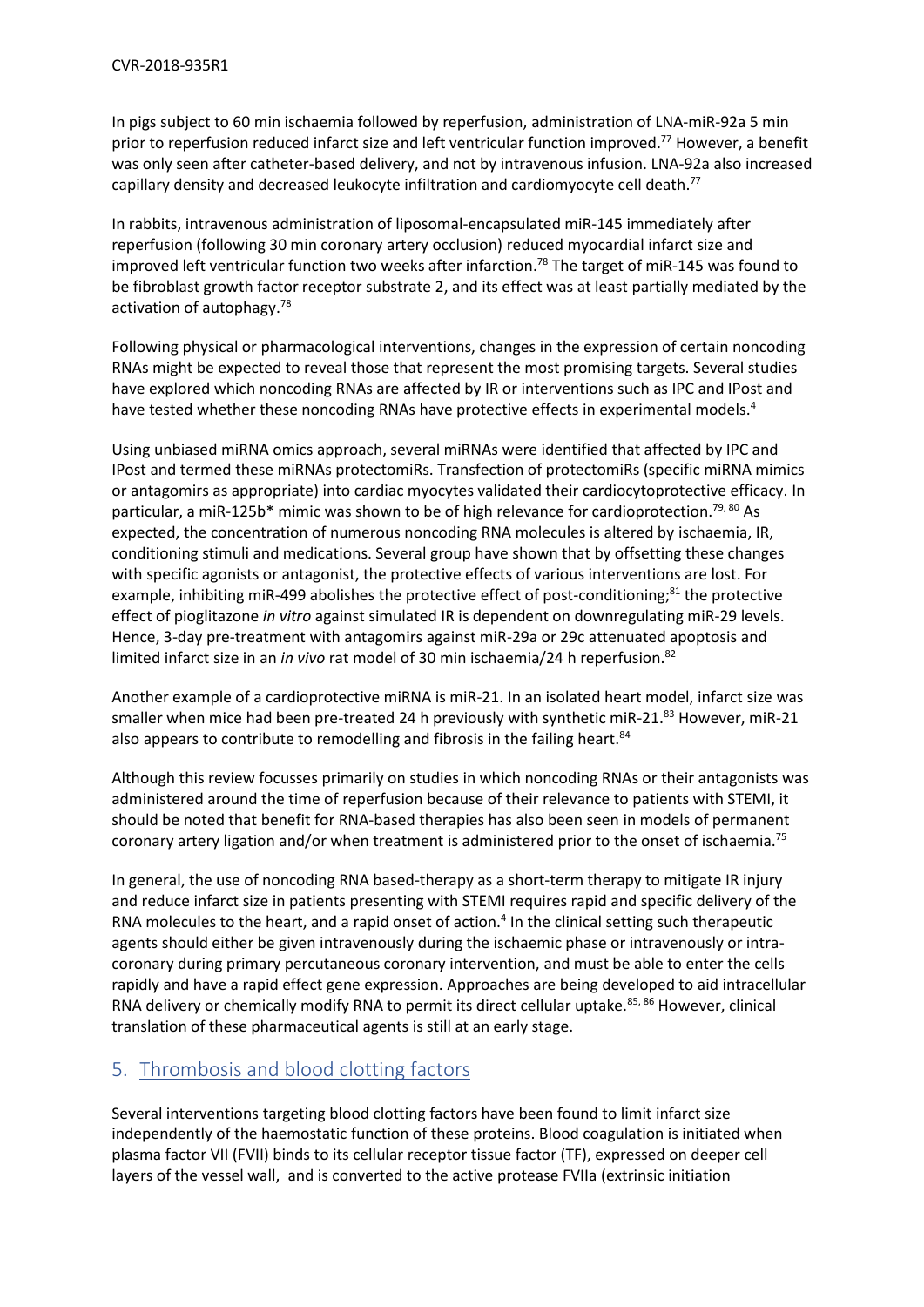pathway)(**Figure 3**). <sup>87</sup> The TF:FVIIa complex activates the factors IX and X resulting in the generation of only minute amounts of thrombin that immediately start to amplify its own production by activating factors XI, VIII and V. These reactions of the intrinsic pathway result in the mass production of thrombin, now available to induce fibrin formation and blood clotting. Additionally, thrombin activates platelets, endothelial cells, and cardiomyocytes, by cleavage of protease activated receptors (PARs) and the subsequent activation of intracellular signalling pathways.<sup>88</sup> The intrinsic regulation of blood coagulation is achieved by the thrombin-induced generation of the thrombomodulin-protein C pathway, resulting in an effective control of thrombin generation.

TF initiates the clotting cascade and is a major prothrombotic factor.<sup>89</sup> Increased plasma TF levels, associated with EVs, are observed in patients with AMI, reflecting enhanced intravascular procoagulant activity. <sup>89</sup> Experimental studies indicate that cardiac IR increases TF activity. *In vivo* studies in rabbit models have shown that anti-TF therapy prevented the transient decrease in regional myocardial blood flow, reduced platelet and fibrin(ogen) accumulation, and reduced infarct size.<sup>90</sup> Thrombin may also contribute to the pathology of IR injury, since in a rabbit model of IR, selective inhibition of thrombin by recombinant hirudin (lepirudin) decreased infarct size.<sup>90</sup> The TFthrombin pathway may also contribute to myocardial injury by an additional mechanism that is not dependent on fibrin deposition but involves activation of protease activated receptors (PARs) on vascular endothelial cells and cardiac myocytes.<sup>90</sup> Since myocardial IR injury is partly mediated by thrombin and several cellular responses to thrombin are mediated by PARs, PARs have been extensively investigated as potential targets for cardioprotection.

The four known PARs are G-protein coupled receptors that are activated by several serine proteases, including coagulation and mast cell-derived proteases. For example, thrombin cleaves and activates PAR-1, -3 and -4 on a variety of cells and thereby activates each of these receptors, whose new amino-terminal portion serves as leached ligand.<sup>91</sup> PAR-1 is the high-affinity receptor for thrombin and is expressed by several cell types in the heart, including cardiomyocytes and cardiac fibroblasts. Since PAR-1 is expressed as a "cell-bound substrate" of thrombin on both platelets and immune cells, hormonal doses of the enzyme are sufficient to provoke platelet aggregation or a variety of immune responses in the context of inflammation and cardiovascular disease.<sup>92</sup> Treatment of rats or isolated hearts with a selective PAR-1 antagonist, reduced infarct size in a dose-dependent manner and increased ventricular recovery following IR.<sup>93</sup> When PAR-1 is cleaved by thrombin it releases a 41-amino-acid peptide called parstatin. Both parstatin and its putative signal peptide (N-terminal fragment 1-26), reduced infarct size when administered to rats prior to IR<sup>94, 95</sup>. The underlying mechanisms may involve the known cardioprotective pathways including the RISK and the MPTP pathway. 95

Activated protein C (APC) is a serine protease that serves as natural anticoagulant with an important role in regulating thrombin formation and the extent of fibrin formation. It is recognized by the endothelial protein C receptor and alters signalling of the thrombin-PAR-1 complex. In a mouse model of acute IRI, administration of APC significantly reduced myocardial infarct size, 96-98 with PAR-1 required for this process.<sup>97</sup> Interestingly, a variant APC, lacking catalytic activity, remained protective, implying that the protection from IRI is independent of its proteolytic activity.<sup>96</sup> Furthermore, infarct size reduction depended on its PAR-1 signalling, but not its anticoagulant properties.<sup>98</sup>

Although APC serves as a major ligand/activator of PAR-2 on immune cells, its role in IRI is controversially discussed and the protease(s) that activate PAR-2 during cardiac IRI are not known.<sup>88</sup> Infarct size was significantly reduced in PAR-2 $\frac{1}{r}$  mice subjected to 30 min ischaemia and 2 h reperfusion, as well as exhibiting decreasing oxidative/nitrative stress.<sup>99</sup> In contrast, infusion of a PAR-2-activating peptide reduced infarct size in isolated perfused rat hearts.<sup>100</sup> Interestingly, this peptide showed additive protection with an IPC protocol of 2 min ischaemia followed by 10 min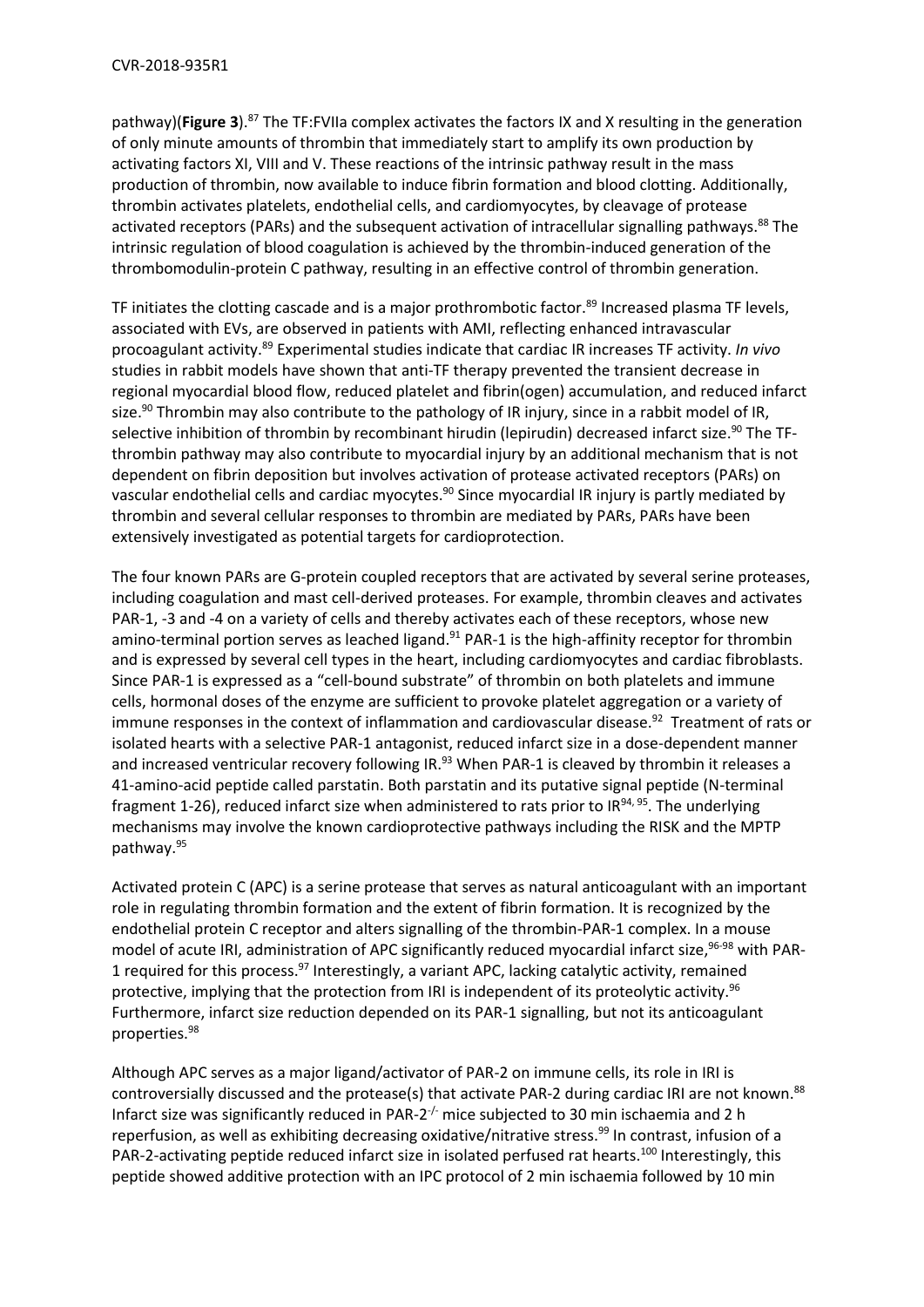reperfusion.<sup>101</sup> Furthermore, the PAR-2 agonist peptide SLIGRL reduced infarct size when administered to rats at the time of reperfusion, via a pathway involving ERK1/2 and PKC.<sup>102</sup> SLIGRL also reduced infarct size in isolated rats hearts, via pathways involving PKC $\varepsilon$  or PKA, and transient receptor potential vanilloid type 1 -dependent release of calcitonin gene-related peptide and substance P.<sup>103</sup>

PAR-4 knockout mice exhibited reduced infarct size after acute IR. This may be due to protection from a Src- and epidermal growth factor receptor-dependent pathway of JNK-induced apoptosis.<sup>104</sup> Two structurally unrelated PAR-4 antagonists reduced infarct size in rats when administered prior to ischaemia either *in vitro* or *in vivo*, via a mechanism that appears to involve adenosine.<sup>105</sup>

Plasmin is the main enzyme that dissolves fibrin blood clots. The main function of plasminogen activator inhibitor type-1 (PAI-1 or SERPIN E1) is to oppose the plasmin activation cascade, thereby maintaining the clot. Increased expression of PAI-1 is profibrotic in hearts subjected to MI. A markedly greater extent of infarction was observed in PAI-1 knockout mice compared with controls and this was associated with haemorrhage and inflammation.<sup>106</sup>

Overall, pharmaceutical agents targeting thrombosis and blood clotting factors appear have multiple benefits in the setting of IR, including benefits independent of haemostasis, although these are not always easy to completely separate mechanistically.

# 6. Conclusion

As can be seen from this review, circulating cells and factors can strongly impact IR injury via various mechanisms. Erythrocytes, for example, can export NO bioactivity and be cardioprotective. Platelets, in addition to their role in haemostasis and thrombosis, secrete a large number of factors that can influence the development of IR injury both positively and negatively. Erythrocytes, platelets and other cell types can release both MVs and exosomes which may have both detrimental or protective characteristics in the setting of IR. These effects may be mediated by the transfer of miRNA to cardiomyocytes, or through ligand-receptor signalling or other mediators (e.g.: NO).

In many of the experiments described, the end target is likely to be the cardiomyocyte, since ultimately, it is these cells that must be preserved in order to limit infarct size and retain contractile function. However, there are other important aspects to IR injury such as endothelial damage and microvascular obstruction which may be targets. Furthermore, the interactions between thrombus, clotting factors and circulating hematopoietic cells have not yet been clarified in terms of IR injury. With greater understanding of PAR-1 and PAR-4 signalling pathways and their role in IR injury may come opportunities for better tailored therapies to prevent tissue injury.

One firm conclusion that can be drawn is that it is important to consider the interaction of potential cardioprotective agents with co-medications such as platelet inhibitors, since these appear to have cardioprotective actions independent of their role in haemostasis. Furthermore, co-morbidities such as diabetes can impact not only the induction of cardioprotection in the target cardiomyocytes, but can also influence the function of platelets, erythrocytes and EVs, and consequently impair their ability to mediate cardioprotection. Finally, future studies of potential cardioprotective agents should consider not just their direct effect on cardiomyocytes, but on indirect effects that may be mediated via circulating blood cells and factors.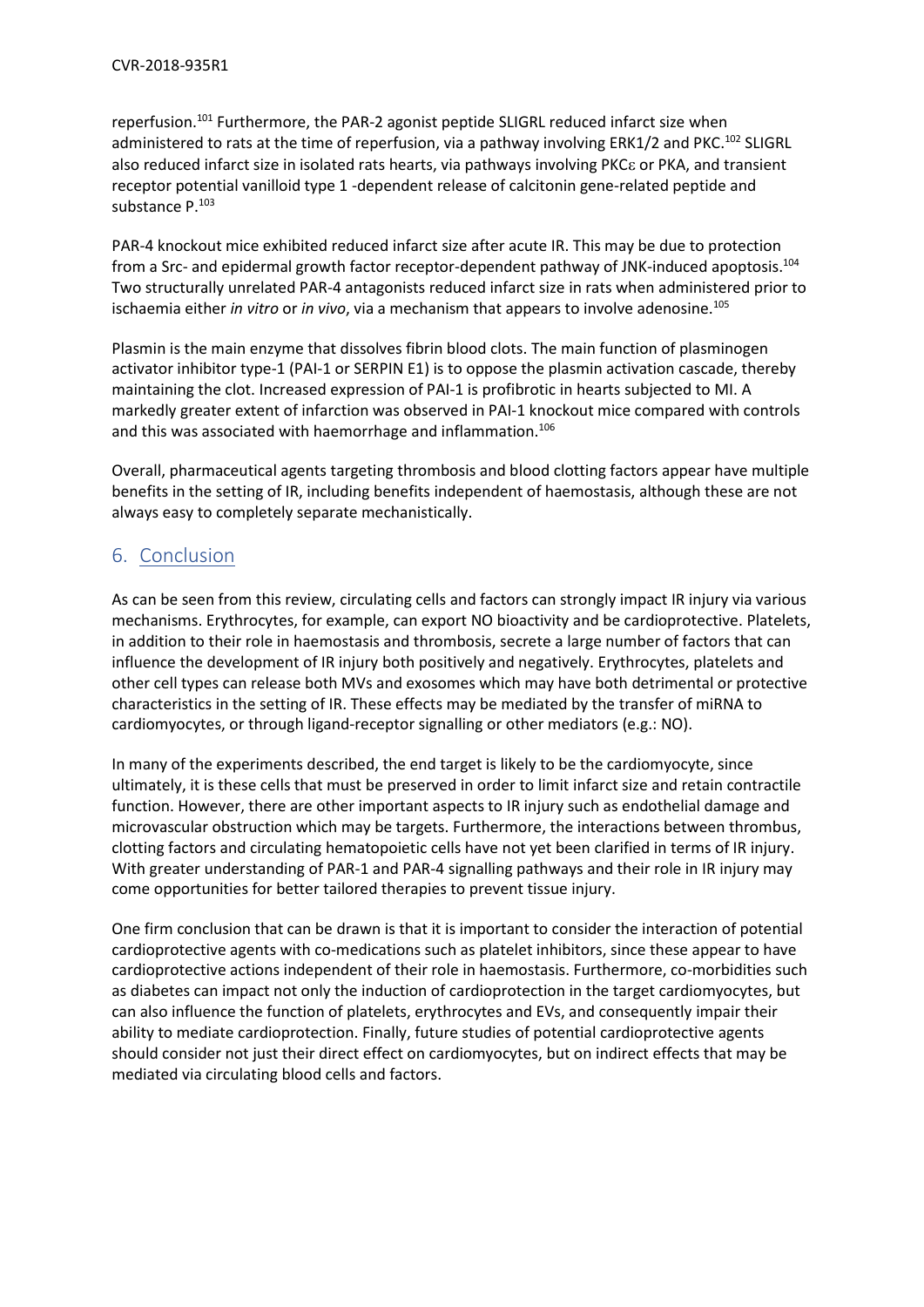## 7. Funding

This work was supported by the British Heart Foundation [PG/16/85/32471 and PG/18/44/33790 to SD]; National Institute for Health Research University College London Hospitals Biomedical Research Centre [SD]; Università degli Studi di Torino [PAGP\_RIC\_LOC\_16\_01; PAGP\_RILO\_17\_01; PENC\_RILO\_17\_01 to PP and CP]; Astra Zeneca, Boehringer Ingelheim Pharmaceuticals [to YB]; The Russian Government Program for competitive growth of Kazan Federal University, Kazan (Russian Federation) [to HACF and KTP]; SHF-Foundation [SHF/FG657P/2017 to HACF]; the von Behring-Röntgen-Foundation (Marburg, Germany) [to HACF]; the National Research, Development and Innovation Office of Hungary [NVKP\_16-1-2016-0017; OTKA KH 125570; OTKA 115378 to PF]; the Higher Education Institutional Excellence Programme of the Ministry of Human Capacities in Hungary, within the framework of the Therapeutic Development thematic programme of the Semmelweis University [to PF]; the European Regional Development Fund (ERDF) through the Operational Program for Competitiveness Factors (COMPETE) [PAC 'NETDIAMOND' POCI-01-0145-FEDER-016385; HealthyAging2020 CENTRO-01-0145-FEDER-000012-N2323; POCI-01-0145-FEDER-007440 and FCT-UID/NEU/04539/2013 to CNC.IBILI to HG]; the Excellence Cluster Cardio-pulmonary System (ECCPS) of the German Research Foundation (Bonn, Germany) [to KTP]. This article is based upon work from COST Action EU-CARDIOPROTECTION CA16225 supported by COST (European Cooperation in Science and Technology).

### 8. Acknowledgements

This article is based upon work from COST Action EU-CARDIOPROTECTION CA16225 supported by COST (European Cooperation in Science and Technology).

### 9. Conflict of Interest

PF is the founder and CEO of Pharmahungary Group, a group of R&D companies. IA, LB, YB, HACF, MVC, SD, JMD, HG, CP, JP, PP and KTP declare no conflicts of interest.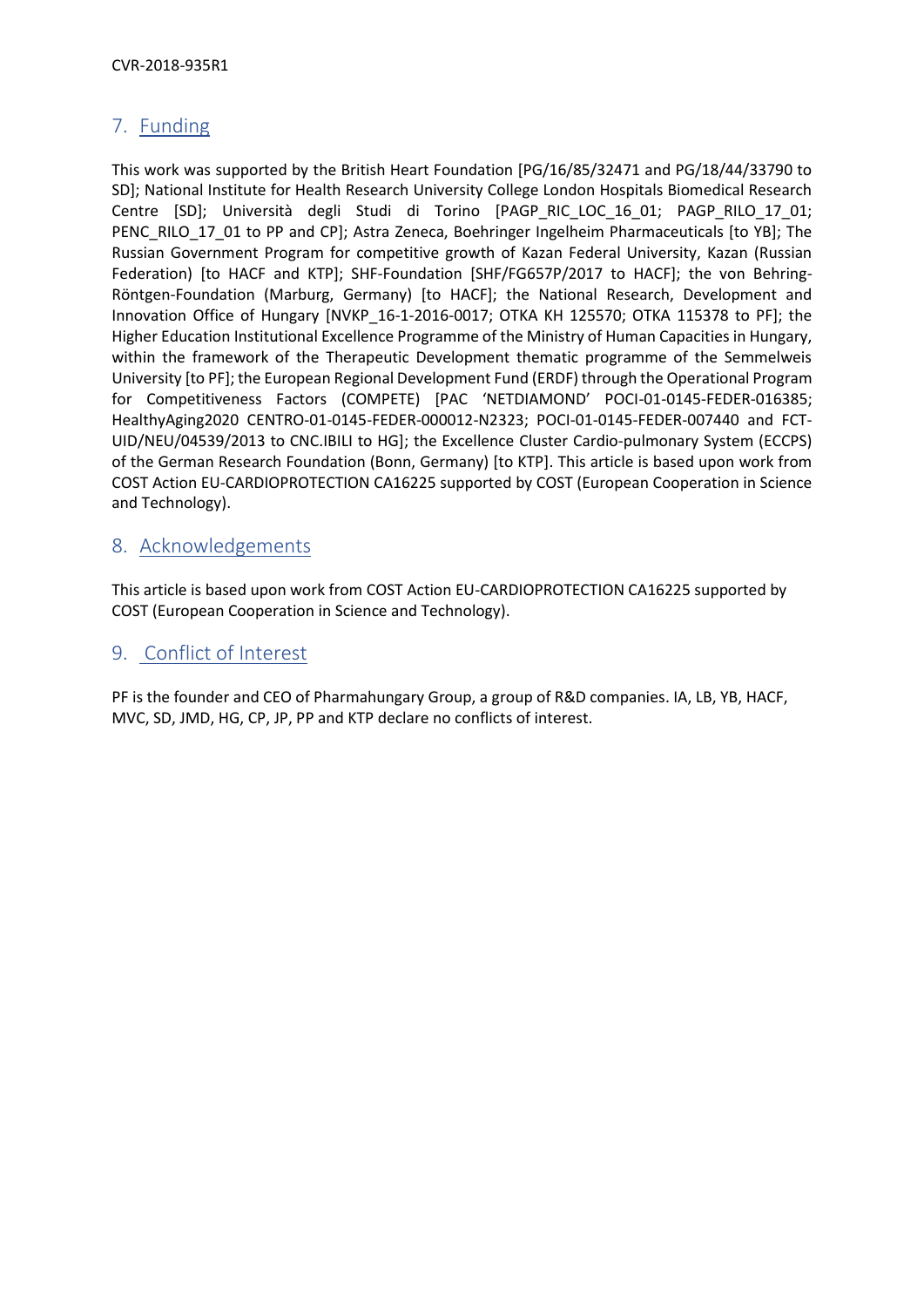## 10. References

- 1. Hausenloy DJ, Botker HE, Engstrom T, Erlinge D, Heusch G, Ibanez B, Kloner RA, Ovize M, Yellon DM, Garcia-Dorado D. Targeting reperfusion injury in patients with ST-segment elevation myocardial infarction: trials and tribulations. *Eur Heart J* 2017;**38**:935-941.
- 2. Hausenloy DJ, Garcia-Dorado D, Botker HE, Davidson SM, Downey J, Engel FB, Jennings R, Lecour S, Leor J, Madonna R, Ovize M, Perrino C, Prunier F, Schulz R, Sluijter JPG, Van Laake LW, Vinten-Johansen J, Yellon DM, Ytrehus K, Heusch G, Ferdinandy P. Novel targets and future strategies for acute cardioprotection: Position Paper of the European Society of Cardiology Working Group on Cellular Biology of the Heart. *Cardiovasc Res* 2017;**113**:564- 585.
- 3. Hausenloy DJ, Barrabes JA, Botker HE, Davidson SM, Di Lisa F, Downey J, Engstrom T, Ferdinandy P, Carbrera-Fuentes HA, Heusch G, Ibanez B, Iliodromitis EK, Inserte J, Jennings R, Kalia N, Kharbanda R, Lecour S, Marber M, Miura T, Ovize M, Perez-Pinzon MA, Piper HM, Przyklenk K, Schmidt MR, Redington A, Ruiz-Meana M, Vilahur G, Vinten-Johansen J, Yellon DM, Garcia-Dorado D. Ischaemic conditioning and targeting reperfusion injury: a 30 year voyage of discovery. *Basic Res Cardiol* 2016;**111**:70.
- 4. Perrino C, Barabasi AL, Condorelli G, Davidson SM, De Windt L, Dimmeler S, Engel FB, Hausenloy DJ, Hill JA, Van Laake LW, Lecour S, Leor J, Madonna R, Mayr M, Prunier F, Sluijter JPG, Schulz R, Thum T, Ytrehus K, Ferdinandy P. Epigenomic and transcriptomic approaches in the post-genomic era: path to novel targets for diagnosis and therapy of the ischaemic heart? Position Paper of the European Society of Cardiology Working Group on Cellular Biology of the Heart. *Cardiovasc Res* 2017;**113**:725-736.
- 5. Varga ZV, Giricz Z, Bencsik P, Madonna R, Gyongyosi M, Schulz R, Mayr M, Thum T, Puskas LG, Ferdinandy P. Functional Genomics of Cardioprotection by Ischemic Conditioning and the Influence of Comorbid Conditions: Implications in Target Identification. *Curr Drug Targets*  2015;**16**:904-911.
- 6. Heusch G. Critical Issues for the Translation of Cardioprotection. *Circ Res* 2017;**120**:1477- 1486.
- 7. Lecour S, Bøtker HE, Condorelli G, Davidson SM, Garcia-Dorado D, Engel FB, Ferdinandy P, Heusch G, Madonna R, Ovize M, Ruiz-Meana M, Schulz R, Sluijter JP, Van Laake LW, Yellon DM, Hausenloy DJ. ESC working group cellular biology of the heart: position paper: improving the preclinical assessment of novel cardioprotective therapies. *Cardiovasc Res*  2014;**104**:399-411.
- 8. Ferdinandy P, Hausenloy DJ, Heusch G, Baxter GF, Schulz R. Interaction of risk factors, comorbidities, and comedications with ischemia/reperfusion injury and cardioprotection by preconditioning, postconditioning, and remote conditioning. *Pharmacol Rev* 2014;**66**:1142- 1174.
- 9. Davidson SM, Ferdinandy P, Andreadou I, Bøtker HE, Heusch G, Ibáñez B, Ovize M, Schulz R, Yellon DM, Hausenloy DJ, Garcia-Dorado D. Multi-target strategies to reduce myocardial ischemia/reperfusion injury. *J Am Coll Cardiol* 2018;**In press**.
- 10. Du XY, Zabel BA, Myles T, Allen SJ, Handel TM, Lee PP, Butcher EC, Leung LL. Regulation of chemerin bioactivity by plasma carboxypeptidase N, carboxypeptidase B (activated thrombin-activable fibrinolysis inhibitor), and platelets. *J Biol Chem* 2009;**284**:751-758.
- 11. Rodriguez-Penas D, Feijoo-Bandin S, Garcia-Rua V, Mosquera-Leal A, Duran D, Varela A, Portoles M, Rosello-Lleti E, Rivera M, Dieguez C, Gualillo O, Gonzalez-Juanatey JR, Lago F. The Adipokine Chemerin Induces Apoptosis in Cardiomyocytes. *Cell Physiol Biochem*  2015;**37**:176-192.
- 12. Malik A, Bromage DI, He Z, Candilio L, Hamarneh A, Taferner S, Davidson SM, Yellon DM. Exogenous SDF-1alpha Protects Human Myocardium from Hypoxia-Reoxygenation Injury via CXCR4. *Cardiovasc Drugs Ther* 2015.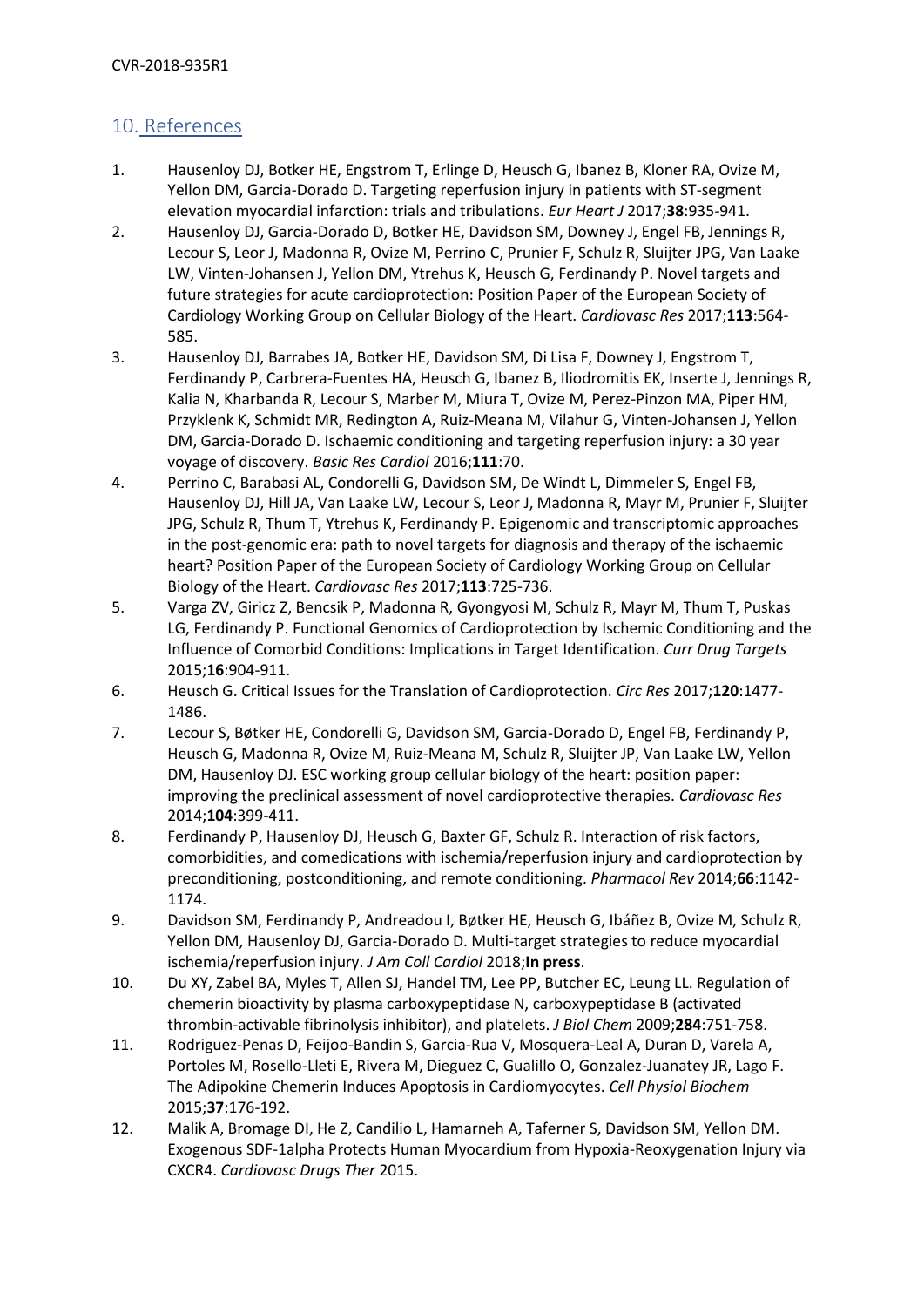- 13. Ziff OJ, Bromage DI, Yellon DM, Davidson SM. Therapeutic strategies utilizing SDF-1alpha in ischaemic cardiomyopathy. *Cardiovasc Res* 2018;**114**:358-367.
- 14. Vito CD, Hadi LA, Navone SE, Marfia G, Campanella R, Mancuso ME, Riboni L. Plateletderived sphingosine-1-phosphate and inflammation: from basic mechanisms to clinical implications. *Platelets* 2016;**27**:393-401.
- 15. Cohen MV, Yang XM, White J, Yellon DM, Bell RM, Downey JM. Cangrelor-Mediated Cardioprotection Requires Platelets and Sphingosine Phosphorylation. *Cardiovasc Drugs Ther*  2016;**30**:229-232.
- 16. Knapp M. Cardioprotective role of sphingosine-1-phosphate. *J Physiol Pharmacol*  2011;**62**:601-607.
- 17. Vessey DA, Li L, Honbo N, Karliner JS. Sphingosine 1-phosphate is an important endogenous cardioprotectant released by ischemic pre- and postconditioning. *Am J Physiol Heart Circ Physiol* 2009;**297**:H1429-1435.
- 18. Means CK, Xiao CY, Li Z, Zhang T, Omens JH, Ishii I, Chun J, Brown JH. Sphingosine 1 phosphate S1P2 and S1P3 receptor-mediated Akt activation protects against in vivo myocardial ischemia-reperfusion injury. *Am J Physiol Heart Circ Physiol* 2007;**292**:H2944- 2951.
- 19. Egom EE, Mohamed TM, Mamas MA, Shi Y, Liu W, Chirico D, Stringer SE, Ke Y, Shaheen M, Wang T, Chacko S, Wang X, Solaro RJ, Fath-Ordoubadi F, Cartwright EJ, Lei M. Activation of Pak1/Akt/eNOS signaling following sphingosine-1-phosphate release as part of a mechanism protecting cardiomyocytes against ischemic cell injury. *Am J Physiol Heart Circ Physiol*  2011;**301**:H1487-1495.
- 20. Jin ZQ, Goetzl EJ, Karliner JS. Sphingosine kinase activation mediates ischemic preconditioning in murine heart. *Circulation* 2004;**110**:1980-1989.
- 21. Lecour S, Smith RM, Woodward B, Opie LH, Rochette L, Sack MN. Identification of a novel role for sphingolipid signaling in TNF alpha and ischemic preconditioning mediated cardioprotection. *J Mol Cell Cardiol* 2002;**34**:509-518.
- 22. Jung JH, Tantry US, Gurbel PA, Jeong YH. Current antiplatelet treatment strategy in patients with diabetes mellitus. *Diabetes Metab J* 2015;**39**:95-113.
- 23. Russo I, Femmino S, Barale C, Tullio F, Geuna S, Cavalot F, Pagliaro P, Penna C. Cardioprotective Properties of Human Platelets Are Lost in Uncontrolled Diabetes Mellitus: A Study in Isolated Rat Hearts. *Front Physiol* 2018;**9**:875.
- 24. Karliner JS. Sphingosine kinase and sphingosine 1-phosphate in the heart: a decade of progress. *Biochim Biophys Acta* 2013;**1831**:203-212.
- 25. Yang XM, Liu Y, Cui L, Yang X, Liu Y, Tandon N, Kambayashi J, Downey JM, Cohen MV. Platelet P2Y(1)(2) blockers confer direct postconditioning-like protection in reperfused rabbit hearts. *J Cardiovasc Pharmacol Ther* 2013;**18**:251-262.
- 26. Nylander S, Schulz R. Effects of P2Y12 receptor antagonists beyond platelet inhibition- comparison of ticagrelor with thienopyridines. *Br J Pharmacol* 2016;**173**:1163-1178.
- 27. Tani M, Sano T, Ito M, Igarashi Y. Mechanisms of sphingosine and sphingosine 1-phosphate generation in human platelets. *J Lipid Res* 2005;**46**:2458-2467.
- 28. Barrabes JA, Inserte J, Mirabet M, Quiroga A, Hernando V, Figueras J, Garcia-Dorado D. Antagonism of P2Y12 or GPIIb/IIIa receptors reduces platelet-mediated myocardial injury after ischaemia and reperfusion in isolated rat hearts. *Thromb Haemost* 2010;**104**:128-135.
- 29. Yang XM, Cui L, Alhammouri A, Downey JM, Cohen MV. Triple therapy greatly increases myocardial salvage during ischemia/reperfusion in the in situ rat heart. *Cardiovasc Drugs Ther* 2013;**27**:403-412.
- 30. Cohen MV, Downey JM. The impact of irreproducibility and competing protection from P2Y12 antagonists on the discovery of cardioprotective interventions. *Basic Res Cardiol*  2017;**112**:64.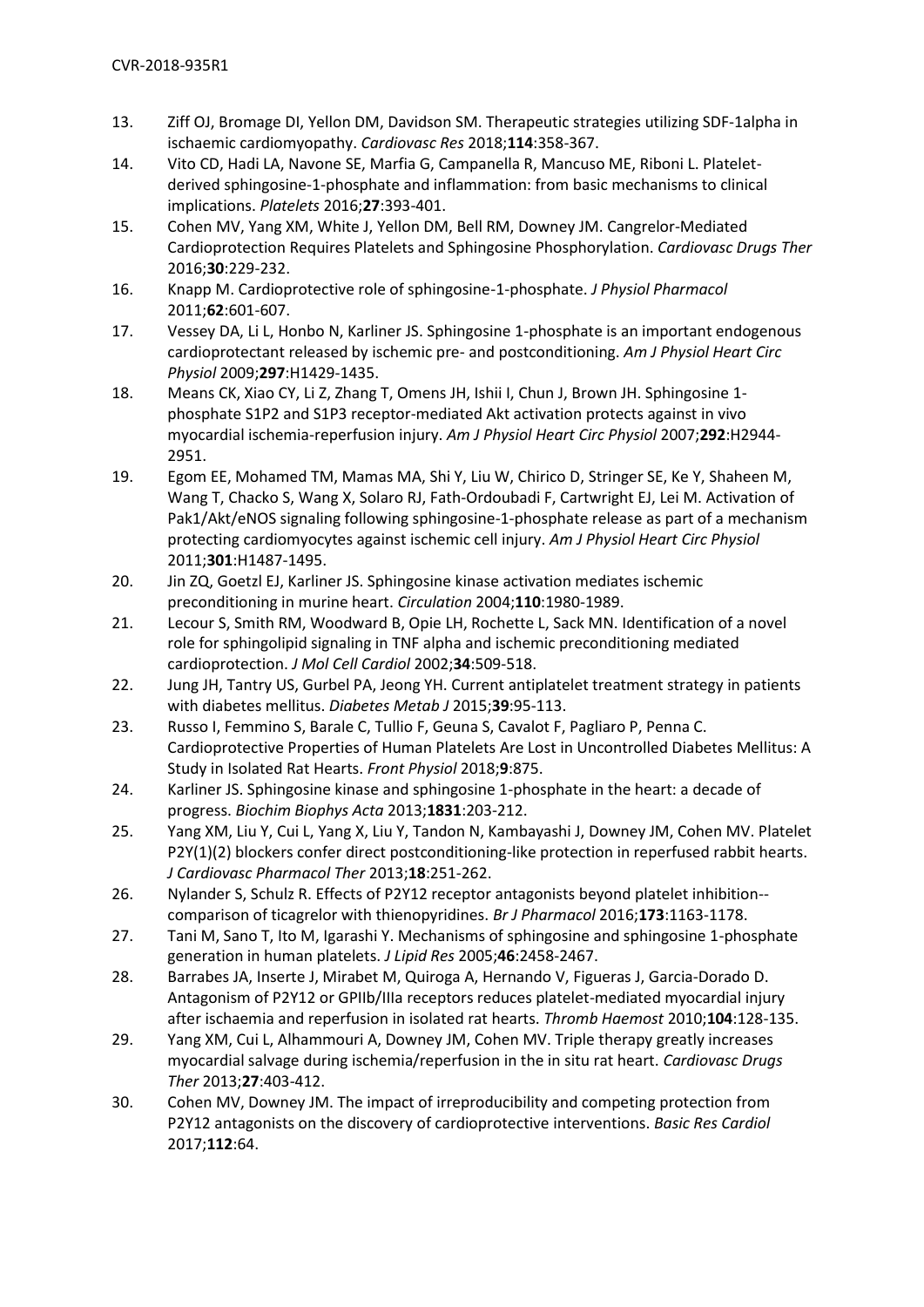- 31. Penna C, Bassino E, Alloatti G. Platelet activating factor: the good and the bad in the ischemic/reperfused heart. *Exp Biol Med (Maywood)* 2011;**236**:390-401.
- 32. Penna C, Alloatti G, Cappello S, Gattullo D, Berta G, Mognetti B, Losano G, Pagliaro P. Platelet-activating factor induces cardioprotection in isolated rat heart akin to ischemic preconditioning: role of phosphoinositide 3-kinase and protein kinase C activation. *Am J Physiol Heart Circ Physiol* 2005;**288**:H2512-2520.
- 33. Montrucchio G, Alloatti G, Mariano F, de Paulis R, Comino A, Emanuelli G, Camussi G. Role of platelet-activating factor in the reperfusion injury of rabbit ischemic heart. *Am J Pathol*  1990;**137**:71-83.
- 34. Cortese-Krott MM, Kelm M. Endothelial nitric oxide synthase in red blood cells: key to a new erythrocrine function? *Redox Biol* 2014;**2**:251-258.
- 35. Yedgar S, Koshkaryev A, Barshtein G. The red blood cell in vascular occlusion. *Pathophysiol Haemost Thromb* 2002;**32**:263-268.
- 36. Poz D, De Falco E, Pisano C, Madonna R, Ferdinandy P, Balistreri CR. Diagnostic and prognostic relevance of Red blood cell distribution width for vascular aging and cardiovascular diseases. *Rejuvenation Res* 2018.
- 37. Burger D, Lei M, Geoghegan-Morphet N, Lu X, Xenocostas A, Feng Q. Erythropoietin protects cardiomyocytes from apoptosis via up-regulation of endothelial nitric oxide synthase. *Cardiovasc Res* 2006;**72**:51-59.
- 38. Yang BC, Nichols WW, Mehta JL. Cardioprotective Effects of Red Blood Cells on Ischemia and Reperfusion Injury in Isolated Rat Heart: Release of Nitric Oxide as a Potential Mechanism. *J Cardiovasc Pharmacol Ther* 1996;**1**:297-306.
- 39. Merx MW, Gorressen S, van de Sandt AM, Cortese-Krott MM, Ohlig J, Stern M, Rassaf T, Godecke A, Gladwin MT, Kelm M. Depletion of circulating blood NOS3 increases severity of myocardial infarction and left ventricular dysfunction. *Basic Res Cardiol* 2014;**109**:398.
- 40. Yang J, Gonon AT, Sjoquist PO, Lundberg JO, Pernow J. Arginase regulates red blood cell nitric oxide synthase and export of cardioprotective nitric oxide bioactivity. *Proc Nat Acad Sci USA* 2013;**110**:15049-15054.
- 41. Zhou Z, Mahdi A, Tratsiakovich Y, Zahoran S, Kovamees O, Nordin F, Uribe Gonzalez AE, Alvarsson M, Ostenson CG, Andersson DC, Hedin U, Hermesz E, Lundberg JO, Yang J, Pernow J. Erythrocytes From Patients With Type 2 Diabetes Induce Endothelial Dysfunction Via Arginase I. *J Am Coll Cardiol* 2018;**72**:769-780.
- 42. Yang J, Zheng X, Mahdi A, Zhou Z, Tratsiakovich Y, Jiao T, Kiss A, Kovamees O, Alvarsson M, Catrina SB, Lundberg JO, Brismar K, Pernow J. Red Blood Cells in Type 2 Diabetes Impair Cardiac Post-Ischemic Recovery Through an Arginase-Dependent Modulation of Nitric Oxide Synthase and Reactive Oxygen Species. *JACC Basic Transl Sci* 2018;**3**:450-463.
- 43. Zhou ZC, Mahdi A, Tratsiakovich Y, Zahorán S, Kovamees O, Nordin F, Uribe Gonzalez AE, Alvarsson M, Östenson C-G, Andersson DC, Hedin U, Hermesz E, Lundberg JO, Yang JN, Pernow J. Red blood cells from patients with type 2 diabetes induce endothelial dysfunction via arginase I. *J Am Coll Cardiol* 2018;**in press**.
- 44. Grau M, Kollikowski A, Bloch W. Remote ischemia preconditioning increases red blood cell deformability through red blood cell-nitric oxide synthase activation. *Clin Hemorheol Microcirc* 2016;**63**:185-197.
- 45. Boulanger CM, Loyer X, Rautou PE, Amabile N. Extracellular vesicles in coronary artery disease. *Nat Rev Cardiol* 2017;**14**:259-272.
- 46. Davidson SM, Yellon DM. Exosomes and cardioprotection A critical analysis. *Mol Aspects Med* 2018;**60**:104-114.
- 47. Lawson C, Vicencio JM, Yellon DM, Davidson SM. Microvesicles and exosomes: new players in metabolic and cardiovascular disease. *J Endocrinol* 2016;**228**:R57-71.
- 48. Sluijter JPG, Davidson SM, Boulanger CM, Buzas EI, de Kleijn DPV, Engel FB, Giricz Z, Hausenloy DJ, Kishore R, Lecour S, Leor J, Madonna R, Perrino C, Prunier F, Sahoo S,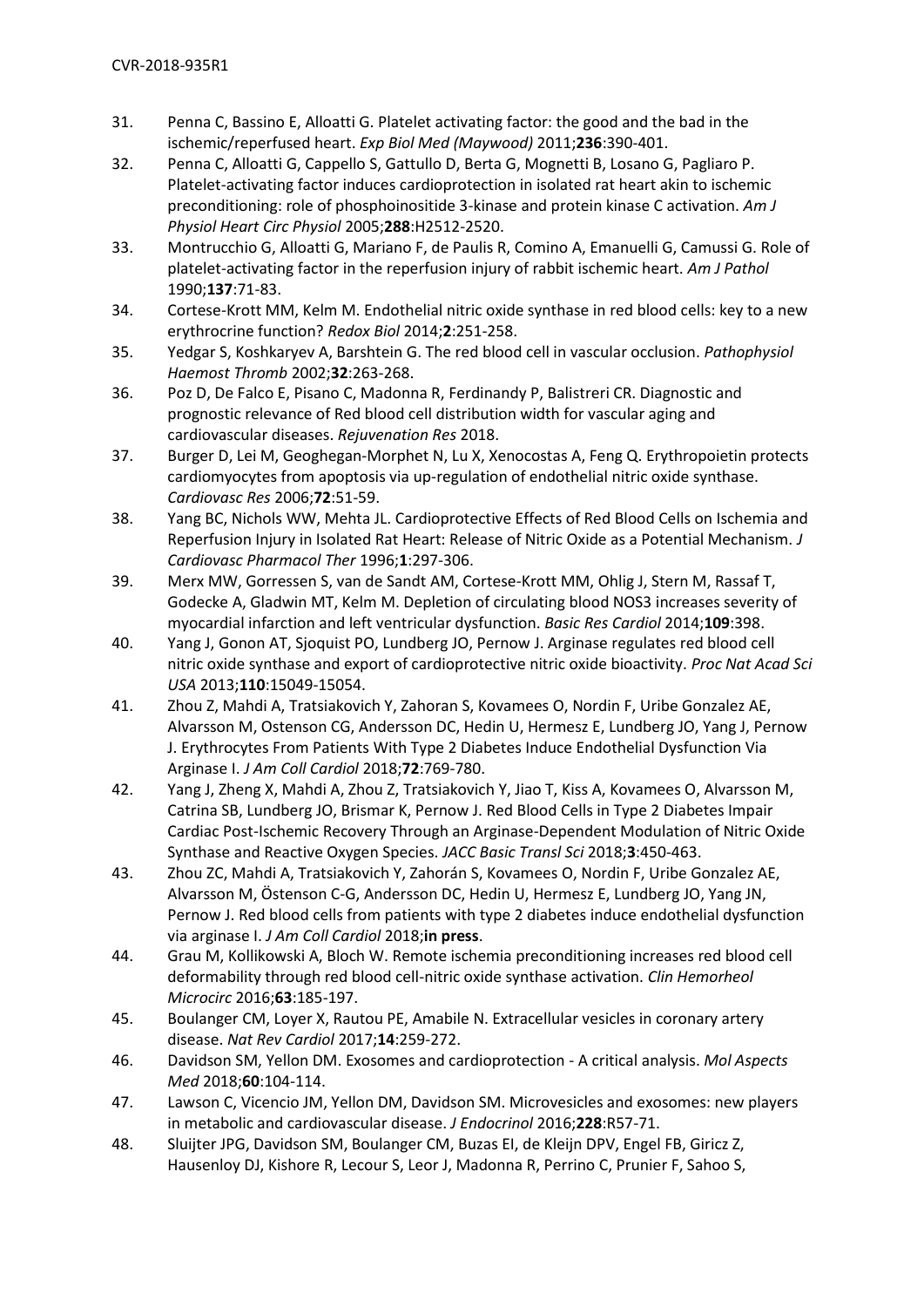Schiffelers RM, Schulz R, Van Laake LW, Ytrehus K, Ferdinandy P. Extracellular vesicles in diagnostics and therapy of the ischaemic heart: Position Paper from the Working Group on Cellular Biology of the Heart of the European Society of Cardiology. *Cardiovasc Res*  2018;**114**:19-34.

- 49. Baranyai T, Herczeg K, Onodi Z, Voszka I, Modos K, Marton N, Nagy G, Mager I, Wood MJ, El Andaloussi S, Palinkas Z, Kumar V, Nagy P, Kittel A, Buzas EI, Ferdinandy P, Giricz Z. Isolation of Exosomes from Blood Plasma: Qualitative and Quantitative Comparison of Ultracentrifugation and Size Exclusion Chromatography Methods. *PLoS One*  2015;**10**:e0145686.
- 50. Vicencio JM, Yellon DM, Sivaraman V, Das D, Boi-Doku C, Arjun S, Zheng Y, Riquelme JA, Kearney J, Sharma V, Multhoff G, Hall AR, Davidson SM. Plasma exosomes protect the myocardium from ischemia-reperfusion injury. *J Am Coll Cardiol* 2015;**65**:1525-1536.
- 51. Yellon DM, Davidson SM. Exosomes: nanoparticles involved in cardioprotection? *Circ Res*  2014;**114**:325-332.
- 52. Giricz Z, Varga ZV, Baranyai T, Sipos P, Paloczi K, Kittel A, Buzas EI, Ferdinandy P. Cardioprotection by remote ischemic preconditioning of the rat heart is mediated by extracellular vesicles. *J Mol Cell Cardiol* 2014;**68**:75-78.
- 53. Minghua W, Zhijian G, Chahua H, Qiang L, Minxuan X, Luqiao W, Weifang Z, Peng L, Biming Z, Lingling Y, Zhenzhen W, Jianqing X, Huihui B, Xiaozhong W, Xiaoshu C. Plasma exosomes induced by remote ischaemic preconditioning attenuate myocardial ischaemia/reperfusion injury by transferring miR-24. *Cell Death Dis* 2018;**9**:320.
- 54. Heijnen HF, Schiel AE, Fijnheer R, Geuze HJ, Sixma JJ. Activated platelets release two types of membrane vesicles: microvesicles by surface shedding and exosomes derived from exocytosis of multivesicular bodies and alpha-granules. *Blood* 1999;**94**:3791-3799.
- 55. Leroyer AS, Isobe H, Leseche G, Castier Y, Wassef M, Mallat Z, Binder BR, Tedgui A, Boulanger CM. Cellular origins and thrombogenic activity of microparticles isolated from human atherosclerotic plaques. *J Am Coll Cardiol* 2007;**49**:772-777.
- 56. McManus DD, Freedman JE. MicroRNAs in platelet function and cardiovascular disease. *Nat Rev Cardiol* 2015;**12**:711-717.
- 57. Barile L, Lionetti V, Cervio E, Matteucci M, Gherghiceanu M, Popescu LM, Torre T, Siclari F, Moccetti T, Vassalli G. Extracellular vesicles from human cardiac progenitor cells inhibit cardiomyocyte apoptosis and improve cardiac function after myocardial infarction. *Cardiovasc Res* 2014;**103**:530-541.
- 58. Ibrahim AG, Cheng K, Marban E. Exosomes as critical agents of cardiac regeneration triggered by cell therapy. *Stem Cell Reports* 2014;**2**:606-619.
- 59. Barile L, Cervio E, Lionetti V, Milano G, Ciullo A, Biemmi V, Bolis S, Altomare C, Matteucci M, Disilvestre D, Fertig TE, Torre T, Demertzis S, Mauri P, Moccetti T, Vassalli G. Cardioprotection by cardiac progenitor cell-secreted exosomes:Role of pregnancy-associated plasma protein-A. *Cardiovasc Res* 2018.
- 60. Cambier L, de Couto G, Ibrahim A, Echavez AK, Valle J, Liu W, Kreke M, Smith RR, Marban L, Marban E. Y RNA fragment in extracellular vesicles confers cardioprotection via modulation of IL-10 expression and secretion. *EMBO Mol Med* 2017;**9**:337-352.
- 61. Tkach M, Thery C. Communication by Extracellular Vesicles: Where We Are and Where We Need to Go. *Cell* 2016;**164**:1226-1232.
- 62. de Couto G, Gallet R, Cambier L, Jaghatspanyan E, Makkar N, Dawkins JF, Berman BP, Marban E. Exosomal MicroRNA Transfer Into Macrophages Mediates Cellular Postconditioning. *Circulation* 2017;**136**:200-214.
- 63. Davidson SM, Riquelme JA, Takov K, Vicencio JM, Boi-Doku C, Khoo V, Doreth C, Radenkovic D, Lavandero S, Yellon DM. Cardioprotection mediated by exosomes is impaired in the setting of type II diabetes but can be rescued by the use of non-diabetic exosomes in vitro. *J Cell Mol Med* 2018;**22**:141-151.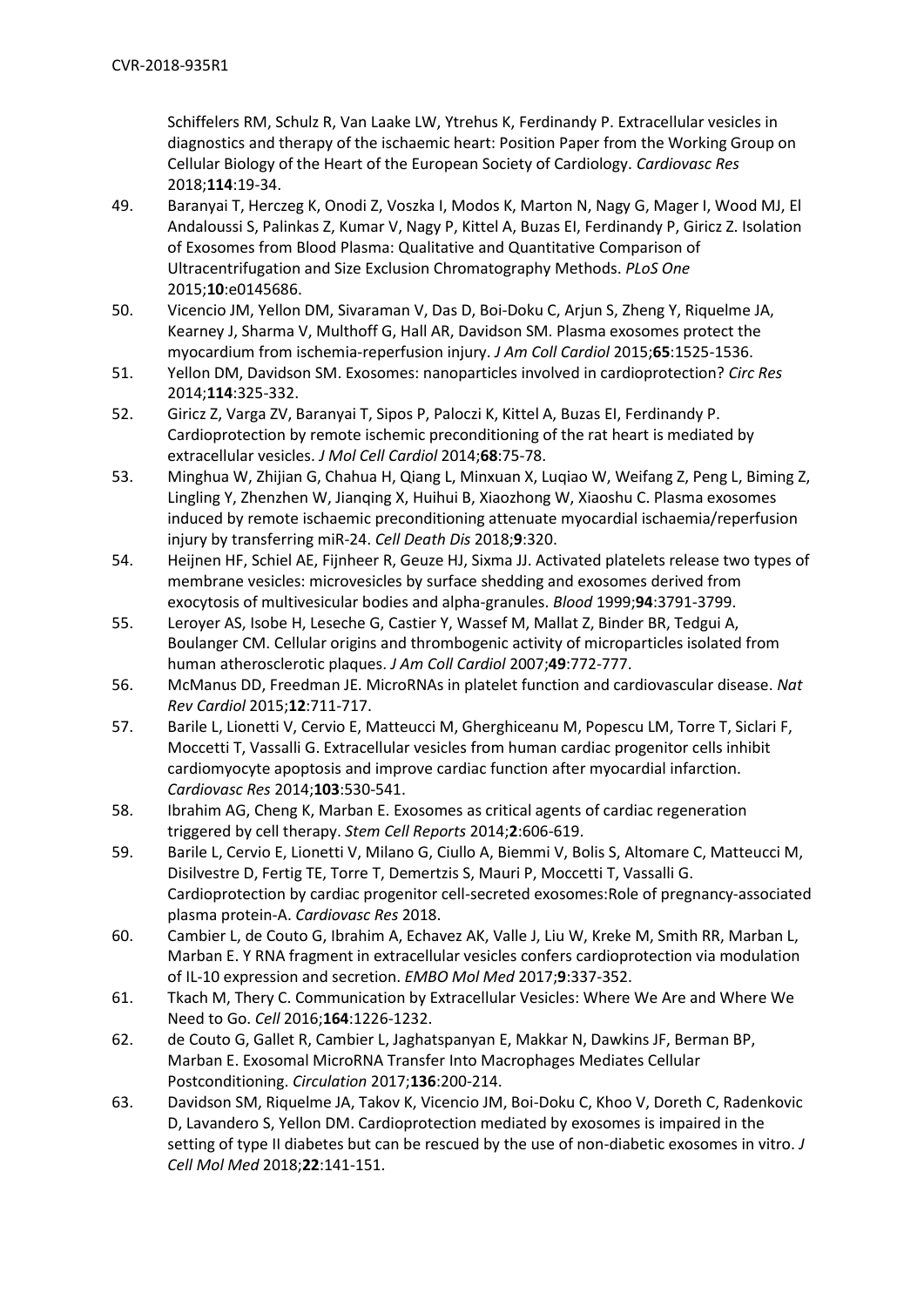- 64. Andriolo G, Provasi E, Lo Cicero V, Brambilla A, Soncin S, Torre T, Milano G, Biemmi V, Vassalli G, Turchetto L, Barile L, Radrizzani M. Exosomes From Human Cardiac Progenitor Cells for Therapeutic Applications: Development of a GMP-Grade Manufacturing Method. *Front Physiol* 2018;**9**:1169.
- 65. Wolf P. The nature and significance of platelet products in human plasma. *Br J Haematol*  1967;**13**:269-288.
- 66. Freyssinet JM, Toti F. Formation of procoagulant microparticles and properties. *Thromb Res*  2010;**125 Suppl 1**:S46-48.
- 67. Badimon L, Suades R, Fuentes E, Palomo I, Padro T. Role of Platelet-Derived Microvesicles As Crosstalk Mediators in Atherothrombosis and Future Pharmacology Targets: A Link between Inflammation, Atherosclerosis, and Thrombosis. *Front Pharmacol* 2016;**7**:293.
- 68. Badimon L, Suades R, Arderiu G, Pena E, Chiva-Blanch G, Padro T. Microvesicles in Atherosclerosis and Angiogenesis: From Bench to Bedside and Reverse. *Front Cardiovasc Med* 2017;**4**:77.
- 69. Brill A, Dashevsky O, Rivo J, Gozal Y, Varon D. Platelet-derived microparticles induce angiogenesis and stimulate post-ischemic revascularization. *Cardiovasc Res* 2005;**67**:30-38.
- 70. Liu M, Wang Y, Zhu Q, Zhao J, Wang Y, Shang M, Liu M, Wu Y, Song J, Liu Y. Protective effects of circulating microvesicles derived from ischemic preconditioning on myocardial ischemia/reperfusion injury in rats by inhibiting endoplasmic reticulum stress. *Apoptosis*  2018;**23**:436-448.
- 71. Yu B, Gong M, Wang Y, Millard RW, Pasha Z, Yang Y, Ashraf M, Xu M. Cardiomyocyte protection by GATA-4 gene engineered mesenchymal stem cells is partially mediated by translocation of miR-221 in microvesicles. *PLoS One* 2013;**8**:e73304.
- 72. Zhang Q, Shang M, Zhang M, Wang Y, Chen Y, Wu Y, Liu M, Song J, Liu Y. Microvesicles derived from hypoxia/reoxygenation-treated human umbilical vein endothelial cells promote apoptosis and oxidative stress in H9c2 cardiomyocytes. *BMC Cell Biol* 2016;**17**:25.
- 73. Loyer X, Zlatanova I, Devue C, Yin M, Howangyin KY, Klaihmon P, Guerin CL, Kheloufi M, Vilar J, Zannis K, Fleischmann BK, Hwang DW, Park J, Lee H, Menasche P, Silvestre JS, Boulanger CM. Intra-Cardiac Release of Extracellular Vesicles Shapes Inflammation Following Myocardial Infarction. *Circ Res* 2018;**123**:100-106.
- 74. Bar C, Chatterjee S, Thum T. Long Noncoding RNAs in Cardiovascular Pathology, Diagnosis, and Therapy. *Circulation* 2016;**134**:1484-1499.
- 75. Ong SB, Katwadi K, Kwek XY, Ismail NI, Chinda K, Ong SG, Hausenloy DJ. Non-coding RNAs as therapeutic targets for preventing myocardial ischemia-reperfusion injury. *Expert Opin Ther Targets* 2018;**22**:247-261.
- 76. Hullinger TG, Montgomery RL, Seto AG, Dickinson BA, Semus HM, Lynch JM, Dalby CM, Robinson K, Stack C, Latimer PA, Hare JM, Olson EN, van Rooij E. Inhibition of miR-15 protects against cardiac ischemic injury. *Circ Res* 2012;**110**:71-81.
- 77. Hinkel R, Penzkofer D, Zuhlke S, Fischer A, Husada W, Xu QF, Baloch E, van Rooij E, Zeiher AM, Kupatt C, Dimmeler S. Inhibition of microRNA-92a protects against ischemia/reperfusion injury in a large-animal model. *Circulation* 2013;**128**:1066-1075.
- 78. Higashi K, Yamada Y, Minatoguchi S, Baba S, Iwasa M, Kanamori H, Kawasaki M, Nishigaki K, Takemura G, Kumazaki M, Akao Y, Minatoguchi S. MicroRNA-145 repairs infarcted myocardium by accelerating cardiomyocyte autophagy. *Am J Physiol Heart Circ Physiol*  2015;**309**:H1813-1826.
- 79. Varga ZV, Zvara A, Farago N, Kocsis GF, Pipicz M, Gaspar R, Bencsik P, Gorbe A, Csonka C, Puskas LG, Thum T, Csont T, Ferdinandy P. MicroRNAs associated with ischemia-reperfusion injury and cardioprotection by ischemic pre- and postconditioning: protectomiRs. *Am J Physiol Heart Circ Physiol* 2014;**307**:H216-227.
- 80. Varga ZV, Agg B, Ferdinandy P. miR-125b is a protectomiR: A rising star for acute cardioprotection. *J Mol Cell Cardiol* 2018;**115**:51-53.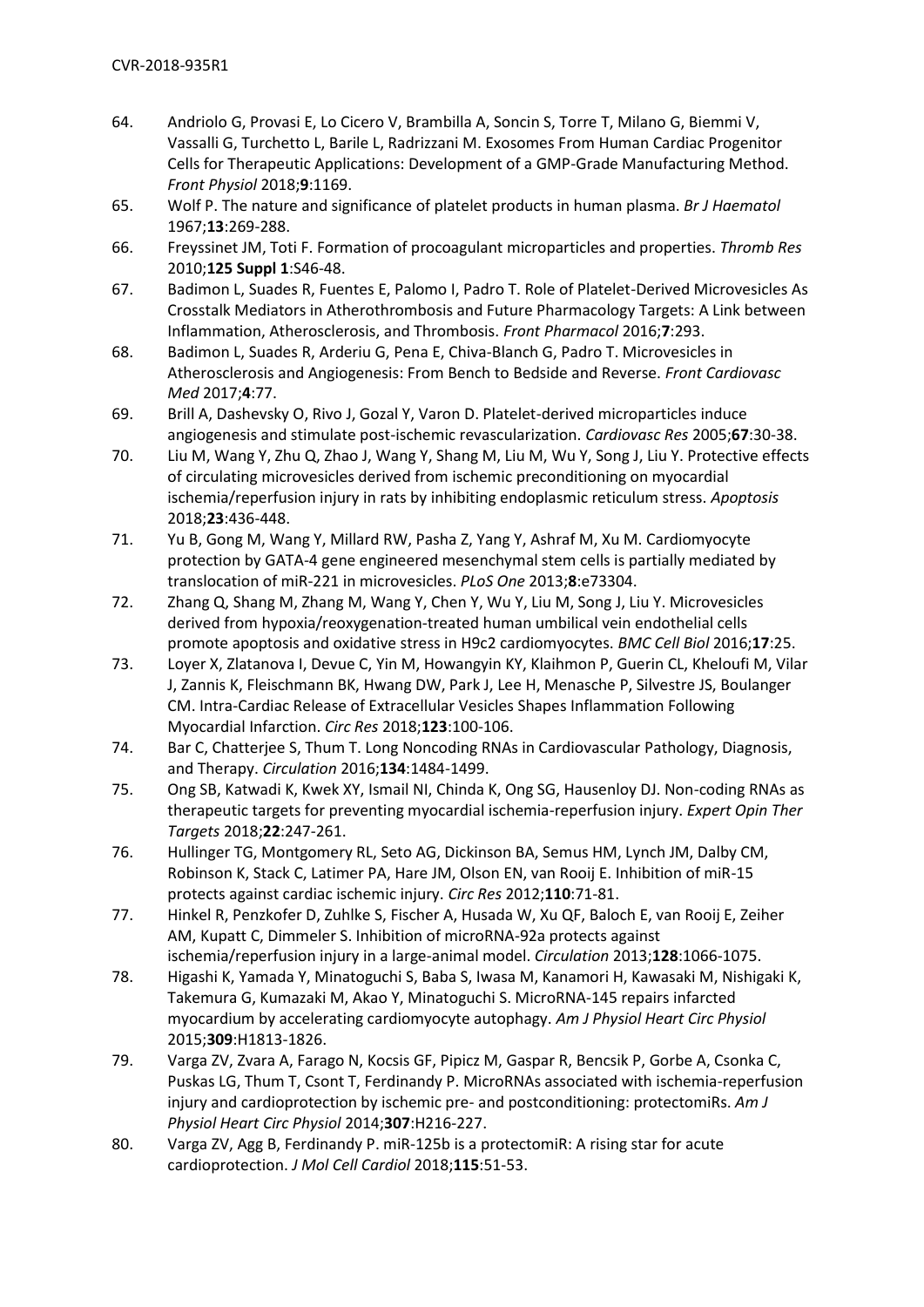- 81. Zhu J, Yao K, Wang Q, Guo J, Shi H, Ma L, Liu H, Gao W, Zou Y, Ge J. Ischemic Postconditioning-Regulated miR-499 Protects the Rat Heart Against Ischemia/Reperfusion Injury by Inhibiting Apoptosis through PDCD4. *Cell Physiol Biochem* 2016;**39**:2364-2380.
- 82. Ye Y, Hu Z, Lin Y, Zhang C, Perez-Polo JR. Downregulation of microRNA-29 by antisense inhibitors and a PPAR-gamma agonist protects against myocardial ischaemia-reperfusion injury. *Cardiovasc Res* 2010;**87**:535-544.
- 83. Yin C, Wang X, Kukreja RC. Endogenous microRNAs induced by heat-shock reduce myocardial infarction following ischemia-reperfusion in mice. *FEBS Lett* 2008;**582**:4137-4142.
- 84. Thum T, Gross C, Fiedler J, Fischer T, Kissler S, Bussen M, Galuppo P, Just S, Rottbauer W, Frantz S, Castoldi M, Soutschek J, Koteliansky V, Rosenwald A, Basson MA, Licht JD, Pena JT, Rouhanifard SH, Muckenthaler MU, Tuschl T, Martin GR, Bauersachs J, Engelhardt S. MicroRNA-21 contributes to myocardial disease by stimulating MAP kinase signalling in fibroblasts. *Nature* 2008;**456**:980-984.
- 85. Sultana N, Magadum A, Hadas Y, Kondrat J, Singh N, Youssef E, Calderon D, Chepurko E, Dubois N, Hajjar RJ, Zangi L. Optimizing Cardiac Delivery of Modified mRNA. *Mol Ther*  2017;**25**:1306-1315.
- 86. Mellis D, Caporali A. MicroRNA-based therapeutics in cardiovascular disease: screening and delivery to the target. *Biochem Soc Trans* 2018;**46**:11-21.
- 87. Franchi F, Rollini F, Angiolillo DJ. Antithrombotic therapy for patients with STEMI undergoing primary PCI. *Nat Rev Cardiol* 2017;**14**:361-379.
- 88. Antoniak S, Pawlinski R, Mackman N. Protease-activated receptors and myocardial infarction. *IUBMB Life* 2011;**63**:383-389.
- 89. Suefuji H, Ogawa H, Yasue H, Kaikita K, Soejima H, Motoyama T, Mizuno Y, Oshima S, Saito T, Tsuji I, Kumeda K, Kamikubo Y, Nakamura S. Increased plasma tissue factor levels in acute myocardial infarction. *Am Heart J* 1997;**134**:253-259.
- 90. Mackman N. The role of the tissue factor-thrombin pathway in cardiac ischemia-reperfusion injury. *Semin Vasc Med* 2003;**3**:193-198.
- 91. Vu TK, Hung DT, Wheaton VI, Coughlin SR. Molecular cloning of a functional thrombin receptor reveals a novel proteolytic mechanism of receptor activation. *Cell* 1991;**64**:1057- 1068.
- 92. Samad F, Ruf W. Inflammation, obesity, and thrombosis. *Blood* 2013;**122**:3415-3422.
- 93. Strande JL, Hsu A, Su J, Fu X, Gross GJ, Baker JE. SCH 79797, a selective PAR1 antagonist, limits myocardial ischemia/reperfusion injury in rat hearts. *Basic Res Cardiol* 2007;**102**:350- 358.
- 94. Routhu KV, Tsopanoglou NE, Strande JL. Parstatin(1-26): the putative signal peptide of protease-activated receptor 1 confers potent protection from myocardial ischemiareperfusion injury. *J Pharmacol Exp Ther* 2010;**332**:898-905.
- 95. Strande JL, Widlansky ME, Tsopanoglou NE, Su J, Wang J, Hsu A, Routhu KV, Baker JE. Parstatin: a cryptic peptide involved in cardioprotection after ischaemia and reperfusion injury. *Cardiovasc Res* 2009;**83**:325-334.
- 96. Wildhagen KC, Schrijver R, Beckers L, ten Cate H, Reutelingsperger CP, Lutgens E, Nicolaes GA. Effects of exogenous recombinant APC in mouse models of ischemia reperfusion injury and of atherosclerosis. *PLoS One* 2014;**9**:e101446.
- 97. Loubele ST, Spek CA, Leenders P, van Oerle R, Aberson HL, Hamulyak K, Ferrell G, Esmon CT, Spronk HM, ten Cate H. Activated protein C protects against myocardial ischemia/ reperfusion injury via inhibition of apoptosis and inflammation. *Arterioscler Thromb Vasc Biol* 2009;**29**:1087-1092.
- 98. Nazir S, Gadi I, Al-Dabet MM, Elwakiel A, Kohli S, Ghosh S, Manoharan J, Ranjan S, Bock F, Braun-Dullaeus RC, Esmon CT, Huber TB, Camerer E, Dockendorff C, Griffin JH, Isermann B, Shahzad K. Cytoprotective activated protein C averts Nlrp3 inflammasome-induced ischemiareperfusion injury via mTORC1 inhibition. *Blood* 2017;**130**:2664-2677.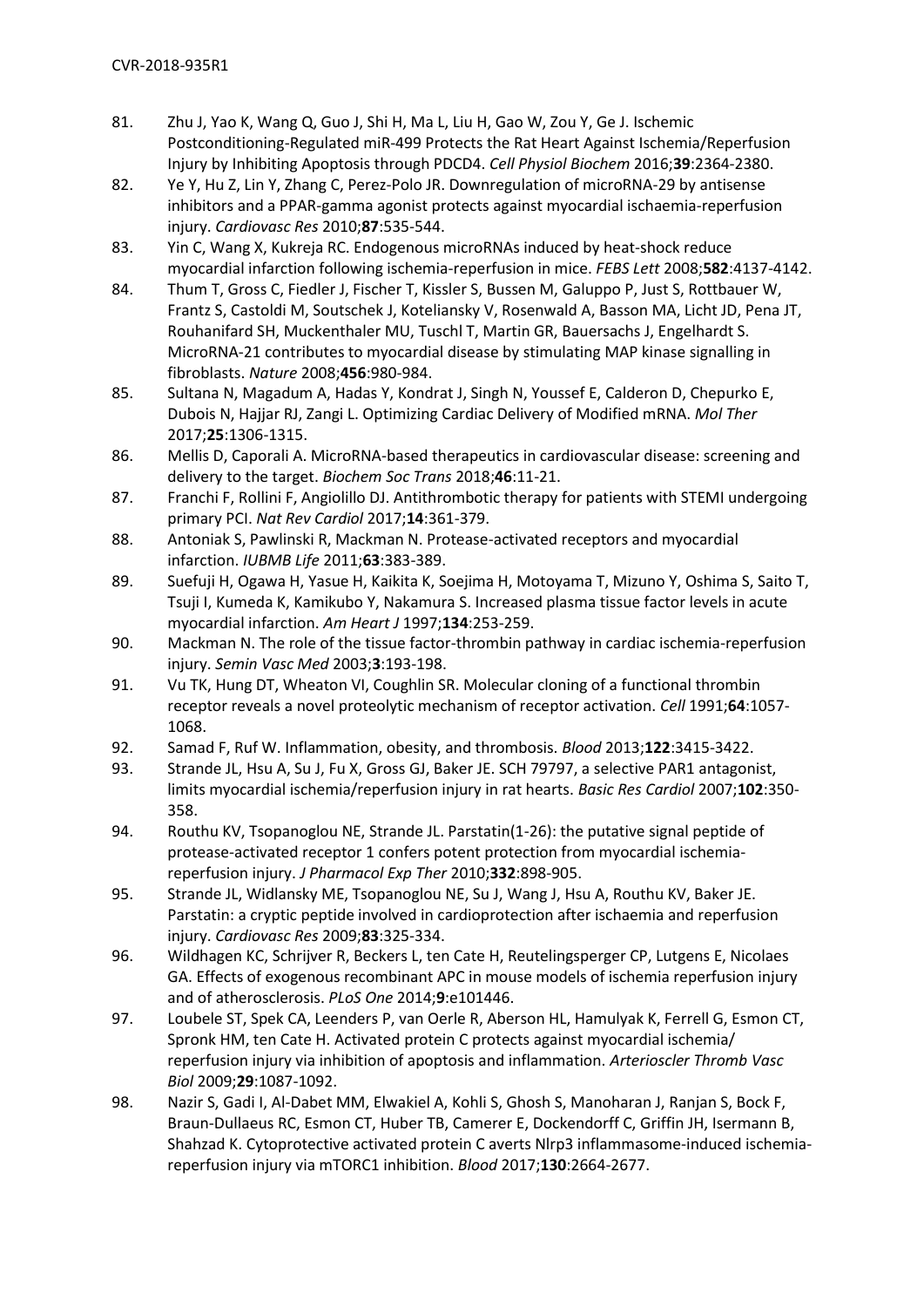- 99. Antoniak S, Rojas M, Spring D, Bullard TA, Verrier ED, Blaxall BC, Mackman N, Pawlinski R. Protease-activated receptor 2 deficiency reduces cardiac ischemia/reperfusion injury. *Arterioscler Thromb Vasc Biol* 2010;**30**:2136-2142.
- 100. Napoli C, Cicala C, Wallace JL, de Nigris F, Santagada V, Caliendo G, Franconi F, Ignarro LJ, Cirino G. Protease-activated receptor-2 modulates myocardial ischemia-reperfusion injury in the rat heart. *Proc Natl Acad Sci U S A* 2000;**97**:3678-3683.
- 101. Napoli C, De Nigris F, Cicala C, Wallace JL, Caliendo G, Condorelli M, Santagada V, Cirino G. Protease-activated receptor-2 activation improves efficiency of experimental ischemic preconditioning. *Am J Physiol Heart Circ Physiol* 2002;**282**:H2004-2010.
- 102. Jiang R, Zatta A, Kin H, Wang N, Reeves JG, Mykytenko J, Deneve J, Zhao ZQ, Guyton RA, Vinten-Johansen J. PAR-2 activation at the time of reperfusion salvages myocardium via an ERK1/2 pathway in in vivo rat hearts. *Am J Physiol Heart Circ Physiol* 2007;**293**:H2845-2852.
- 103. Zhong B, Wang DH. Protease-activated receptor 2-mediated protection of myocardial ischemia-reperfusion injury: role of transient receptor potential vanilloid receptors. *Am J Physiol Regul Integr Comp Physiol* 2009;**297**:R1681-1690.
- 104. Kolpakov MA, Rafiq K, Guo X, Hooshdaran B, Wang T, Vlasenko L, Bashkirova YV, Zhang X, Chen X, Iftikhar S, Libonati JR, Kunapuli SP, Sabri A. Protease-activated receptor 4 deficiency offers cardioprotection after acute ischemia reperfusion injury. *J Mol Cell Cardiol*  2016;**90**:21-29.
- 105. Strande JL, Hsu A, Su J, Fu X, Gross GJ, Baker JE. Inhibiting protease-activated receptor 4 limits myocardial ischemia/reperfusion injury in rat hearts by unmasking adenosine signaling. *J Pharmacol Exp Ther* 2008;**324**:1045-1054.
- 106. Zaman AK, Fujii S, Schneider DJ, Taatjes DJ, Lijnen HR, Sobel BE. Deleterious effects of lack of cardiac PAI-1 after coronary occlusion in mice and their pathophysiologic determinants. *Histochem Cell Biol* 2007;**128**:135-145.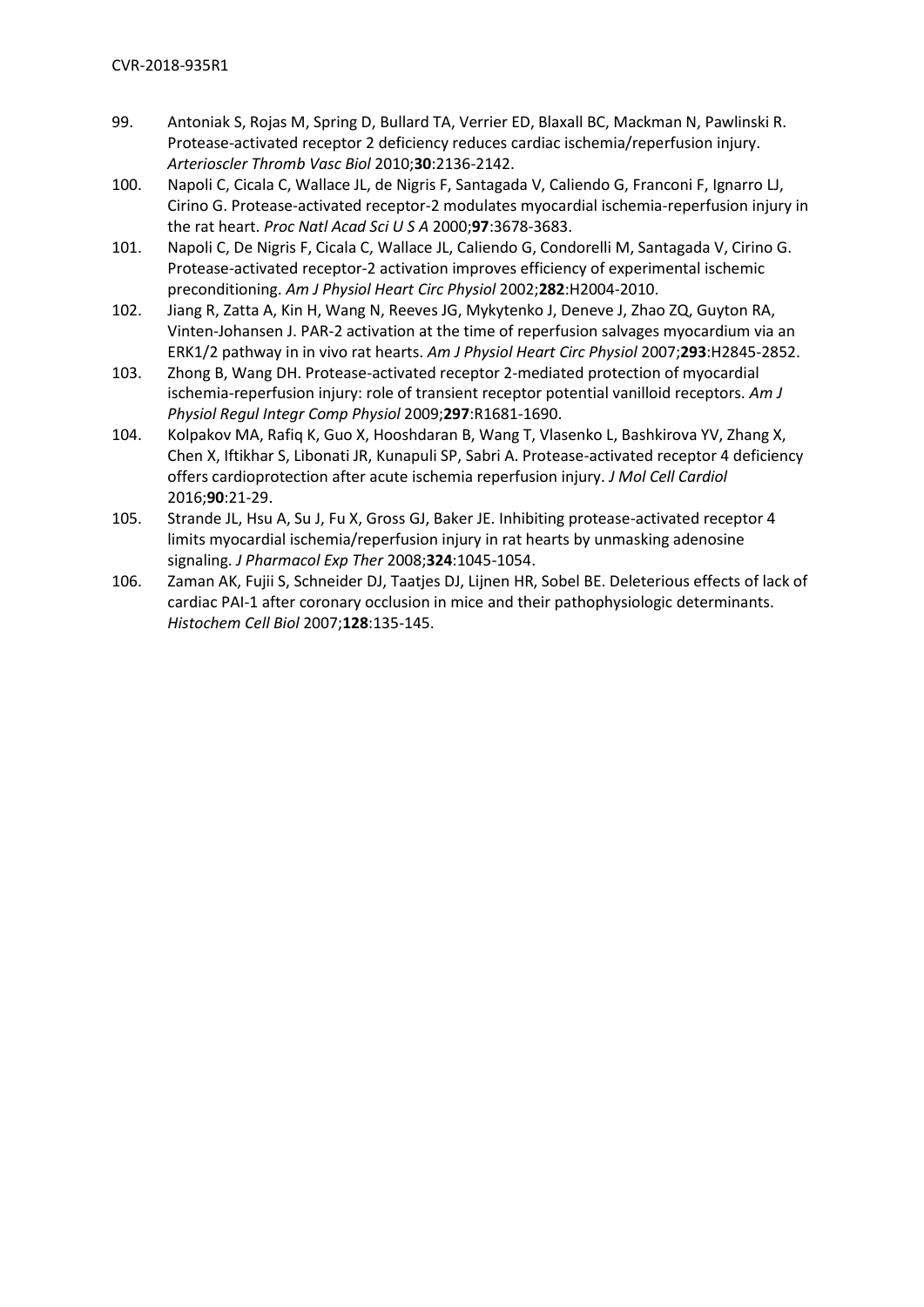## 11.Figure legends

**Figure 1**. Ischaemia and reperfusion causes the activation of platelets, which subsequently release a multitude of factors with divergent effects on infarct size. These include exosomes and microvesicles (both types of extracellular vesicles), SDF-1a, chemerin, sphingosine-1 phosphate, and platelet activating factor (PAF). P2Y<sub>12</sub> inhibitors can prevent platelet activation and can also reduce infarct size. See text for details.

**Figure 2**. Erythrocytes contain endothelial nitric oxide synthase (NOS3) which protects the heart via the production of nitric oxide (NO), S-nitrosothiols (S-NO) or nitrite. Since NOS3 competes with arginase for the common substrate arginine, inhibition of arginase can be cardioprotective.

**Figure 3**. Initiation, amplification and feedback anticoagulant mechanisms in the coagulation cascade. The different phases, from initiation of coagulation due to exposure of tissue factor and binding of its ligand factor VII/VIIa either at a wound/extravascular site or in the intravascular compartment (microvesicles), designated as "extrinsic pathway", to amplification and production of thrombin by the positive feedback reactions of the "intrinsic pathway" are indicated. In parallel to fibrin clot formation, the majority of thrombin will distantly bind to its endothelial cell receptor thrombomodulin to induce the activation of protein C (PC) into activated protein C (APC), which limits further thrombin production by degrading the procoagulant cofactors VIIIa and Va. While these reactions are sufficient to achieve wound healing upon physiological haemostasis, when an atherosclerotic plaque ruptures, thrombogenic substrates are exposed that can initiate (auto-) activation of the factor XII-dependent reactions of the contact phase, resulting in enhanced thrombin generation and hence, fibrin clot formation and eventually thrombosis. The inhibitors mentioned in the text are indicated in red.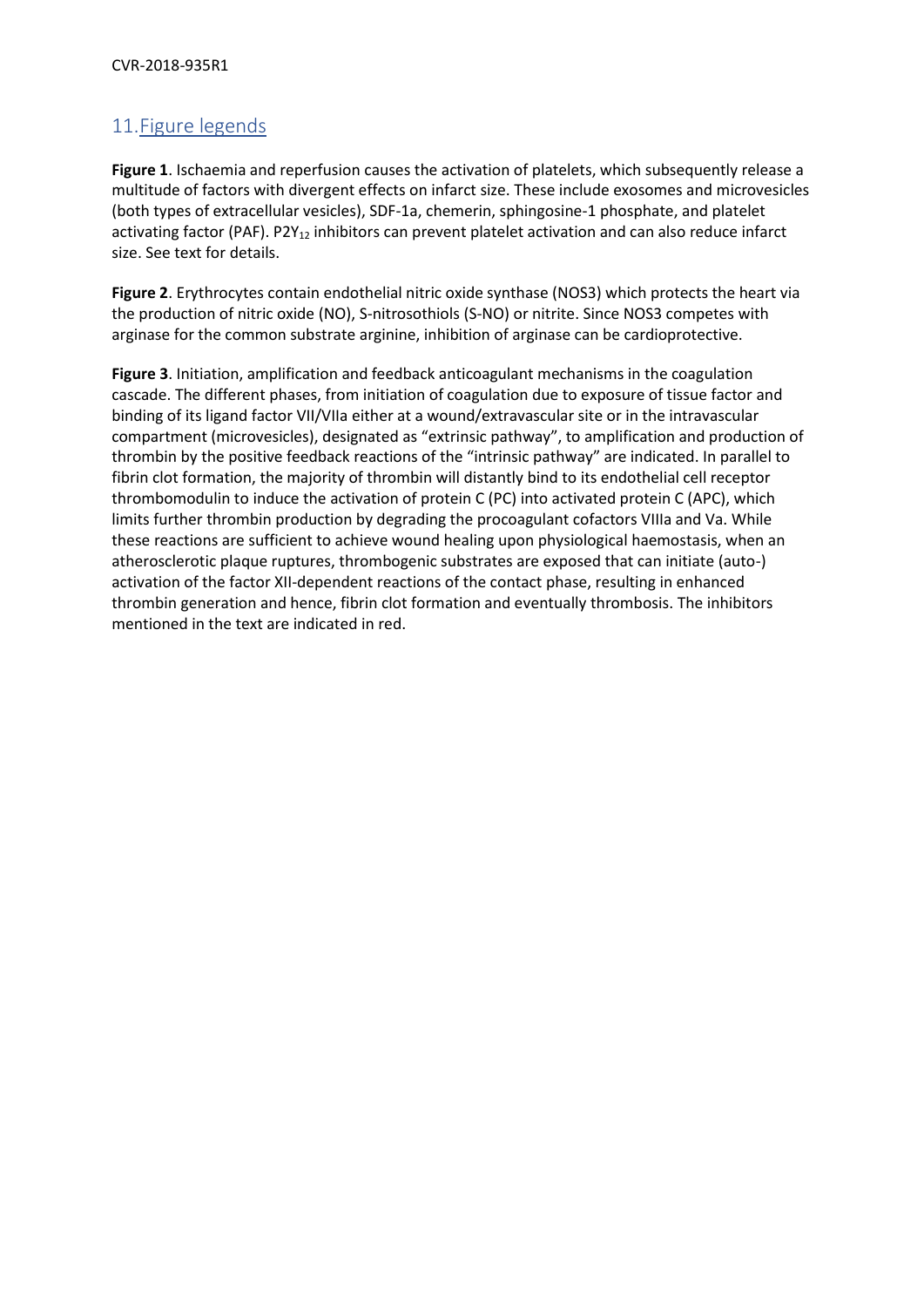

Figure 1



Figure 2